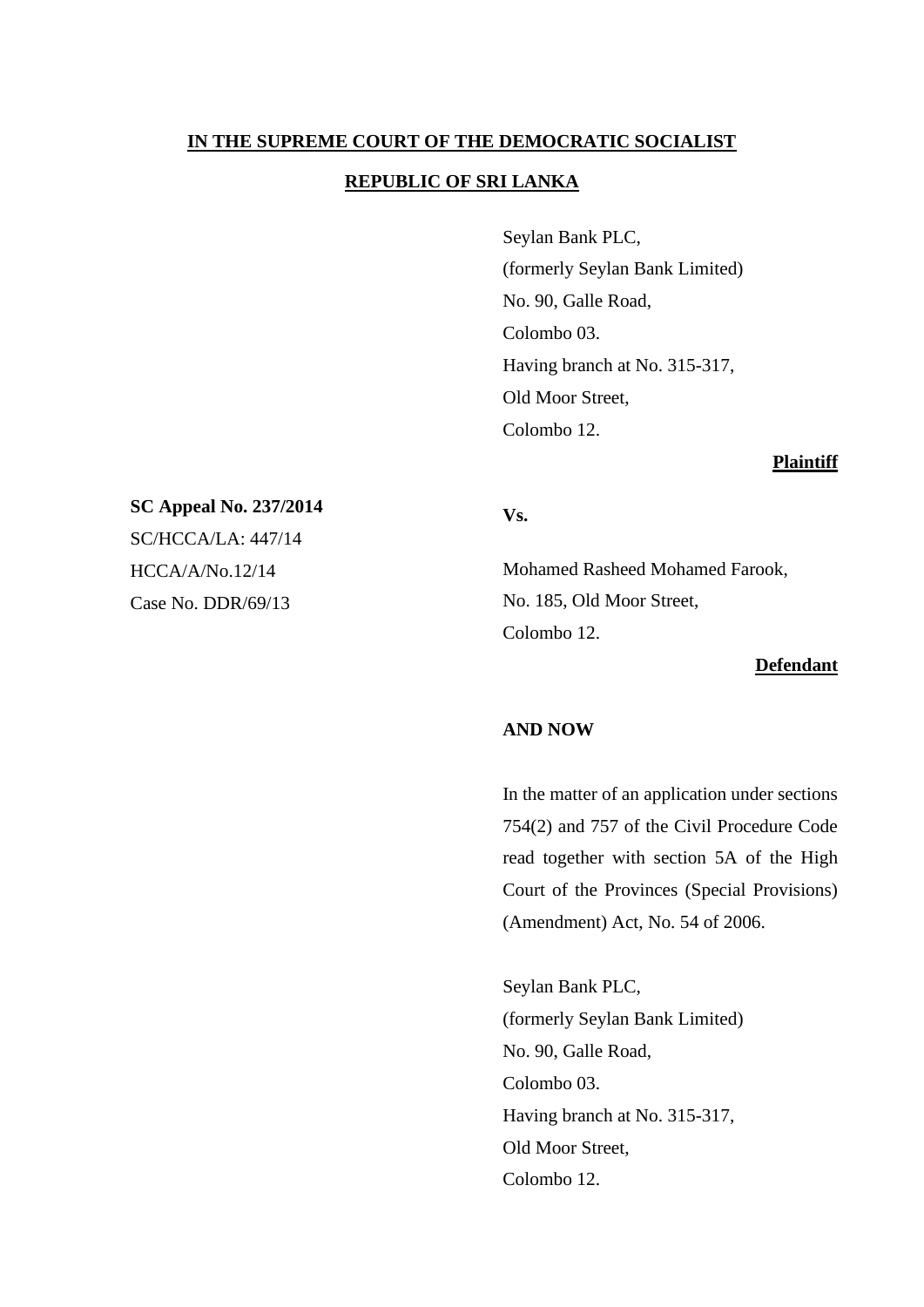#### **Plaintiff-Appellant**

**Vs.**

Mohamed Rasheed Mohamed Farook, No. 185, Old Moor Street, Colombo 12.

#### **Defendant-Respondent**

## **AND NOW**

In the matter of an appeal under section 5C of the High Court of the Provinces (Special Provisions) (Amendment) Act, No. 54 of 2006.

Seylan Bank PLC, (formerly Seylan Bank Limited) No. 90, Galle Road, Colombo 03. Having branch at No. 315-317, Old Moor Street, Colombo 12.

# **Plaintiff-Appellant-Appellant**

# **Vs.**

Mohamed Rasheed Mohamed Farook, No. 185, Old Moor Street, Colombo 12.

# **Defendant-Respondent-Respondent**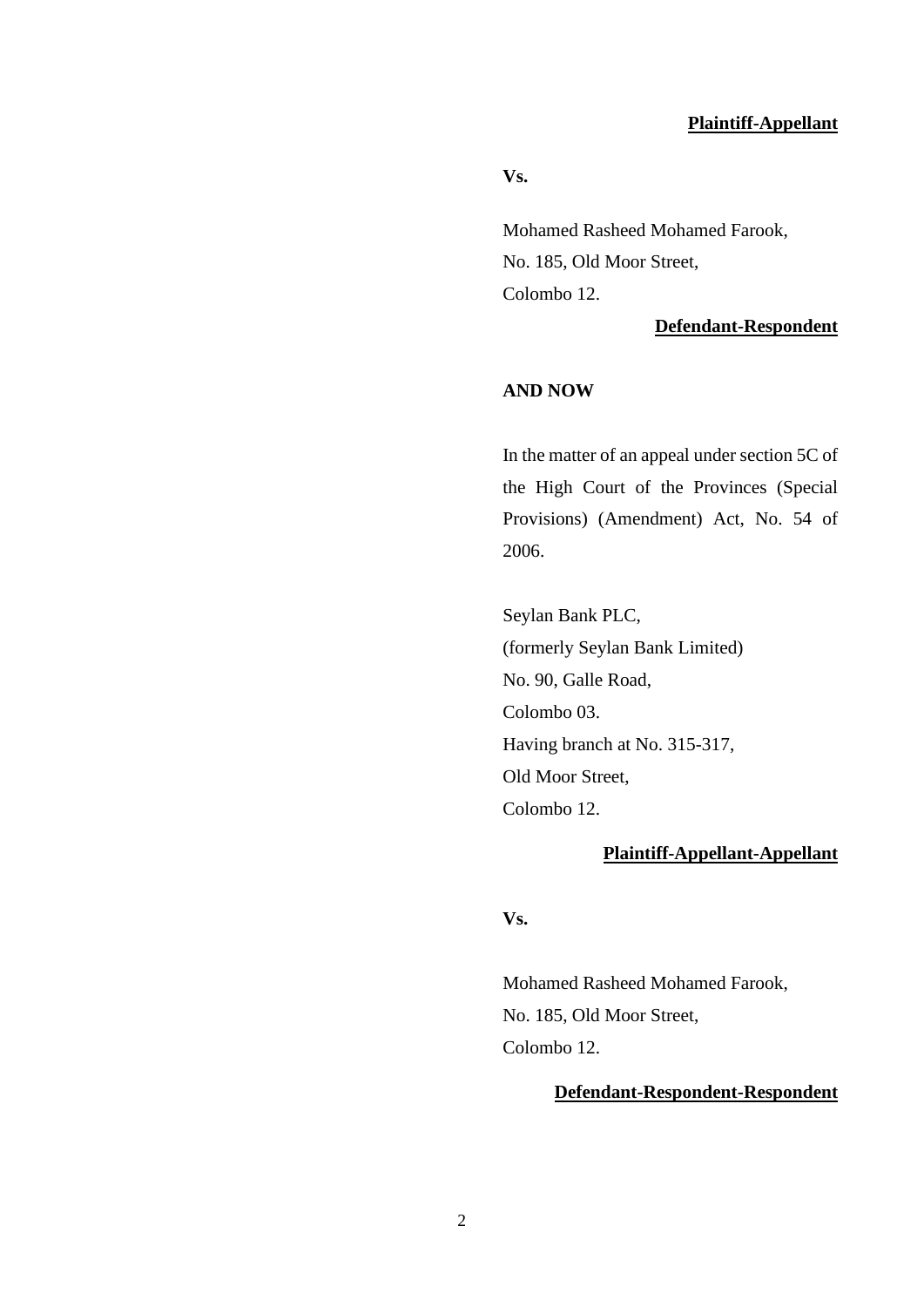| <b>Before</b> |                | Priyantha Jayawardena PC, J                            |
|---------------|----------------|--------------------------------------------------------|
|               |                | Vijith K. Malalgoda PC, J                              |
|               |                | Yasantha Kodagoda PC, J                                |
|               |                |                                                        |
| Counsel       | $\ddot{\cdot}$ | Palitha Kumarasinghe PC, with Nuwan Rupasinghe for the |
|               |                | plaintiff-appellant-appellant                          |
|               |                |                                                        |
|               |                | Murshid Maharoof with Shaib Ahamed for the             |
|               |                | defendant-respondent-respondent                        |
| Argued on     | $\ddot{\cdot}$ | $14th$ of September, 2020                              |
| Decided on    |                | 29 <sup>th</sup> of November, 2021                     |

#### **Priyantha Jayawardena PC, J**

This is an appeal from a judgment of the High Court of the Western Province holden in Colombo exercising civil jurisdiction (hereinafter referred to as "the Civil Appellate High Court"), which dismissed an interlocutory appeal preferred against an order of the District Court of Colombo, granting leave to appear and show cause against the decree *nisi* under section 6 of the Debt Recovery (Special Provisions) Act, No. 2 of 1990, as amended.

#### *Facts of the case*

The plaintiff-appellant-appellant (hereinafter referred to as "the plaintiff bank") had instituted action in the District Court of Colombo against the defendant-respondent-respondent (hereinafter referred to as "the defendant") under the said Act, and pleaded that the defendant had requested for an overdraft facility of up to Rs. 13 million on his current account. Further, he had furnished a letter of guarantee dated  $19<sup>th</sup>$  May, 2005, issued by Ceylinco Profit Sharing Investment Corporation Limited (hereinafter referred to as "the guarantor company"), which is a sister company of the plaintiff bank, as security for the said facility. In the said letter of guarantee, the guarantor company stated that the defendant had deposited a sum of Rs. 13 million with the guarantor company, and the said letter of guarantee was issued against the said deposit.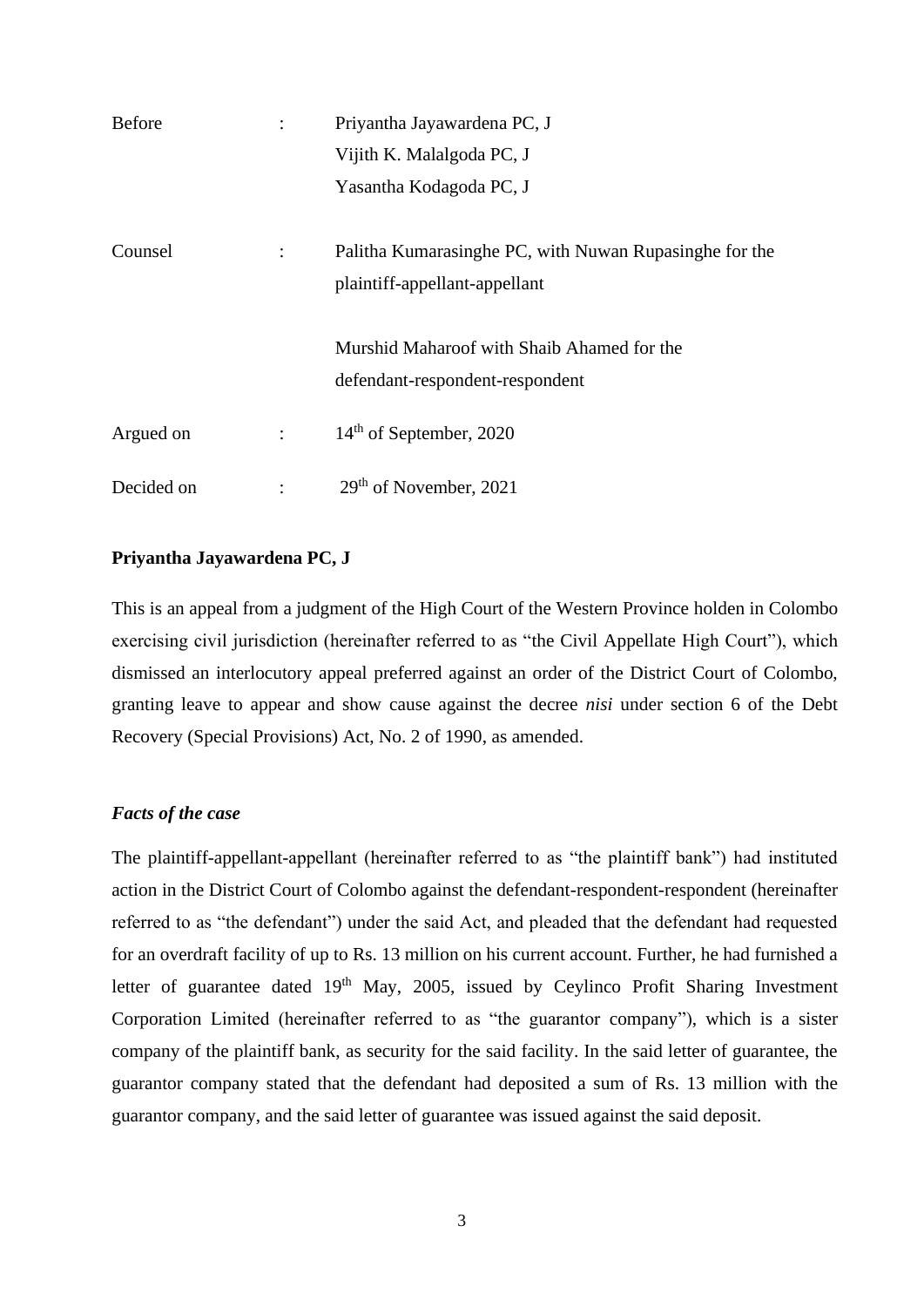Thereafter, the plaintiff bank had entered into an agreement with the defendant on the  $20<sup>th</sup>$  of May, 2005, to grant an overdraft facility of up to Rs. 13 million at an interest rate of 15% per annum.

It was further pleaded that the defendant had subsequently requested to enhance the said overdraft limit. Accordingly, the plaintiff bank had agreed to enhance the limit of the said facility and entered into another agreement with the defendant on the  $9<sup>th</sup>$  of June, 2005, subject to the condition that any sum drawn in excess of Rs. 13 million would be charged at an interest rate of 30% per annum.

It is pertinent to note that the enhanced amount of the said overdraft facility is over and above the guarantee furnished by the defendant, and he did not furnish any additional security to obtain the enhanced facility.

Thereafter, the defendant had utilized the said facility from time to time and, as at the 30<sup>th</sup> of July, 2010, he had overdrawn his current account up to a sum of Rs. 18,527,978/66.

Hence, the plaintiff bank had sent letters of demand to the defendant and the guarantor company demanding payment of the said overdrawn sum together with interest. However, neither the defendant, nor the guarantor company, had settled the overdrawn sum and interest, or any part thereof. Further, the guarantor company had subsequently become defunct.

After the application for a decree *nisi* was supported by the plaintiff bank, the learned Additional District Judge had entered a decree *nisi* against the defendant for a sum of Rs. 18,527,978/66 as prayed for in the said plaint, and the same was served on the defendant.

On the date of decree *nisi* returnable, the defendant had filed an application supported by an affidavit under section 6(2) of the said Act seeking, *inter alia,* leave to 'file answer' unconditionally.

In the said application, the defendant pleaded that he had invested a sum of Rs. 13 million with the guarantor company, which was a sister company of the plaintiff bank. Accordingly, he had tried to withdraw the said investment. However, the guarantor company had informed him that it was unable to release the said money as it was facing a financial difficulty at the time. As an alternative, the guarantor company had agreed to arrange for the defendant to obtain a loan from a company within the group. As the defendant already had banking facilities with the plaintiff bank, the guarantor company had agreed to issue a guarantee in order for the defendant to obtain the said overdraft facility of up to Rs. 13 million from the plaintiff bank.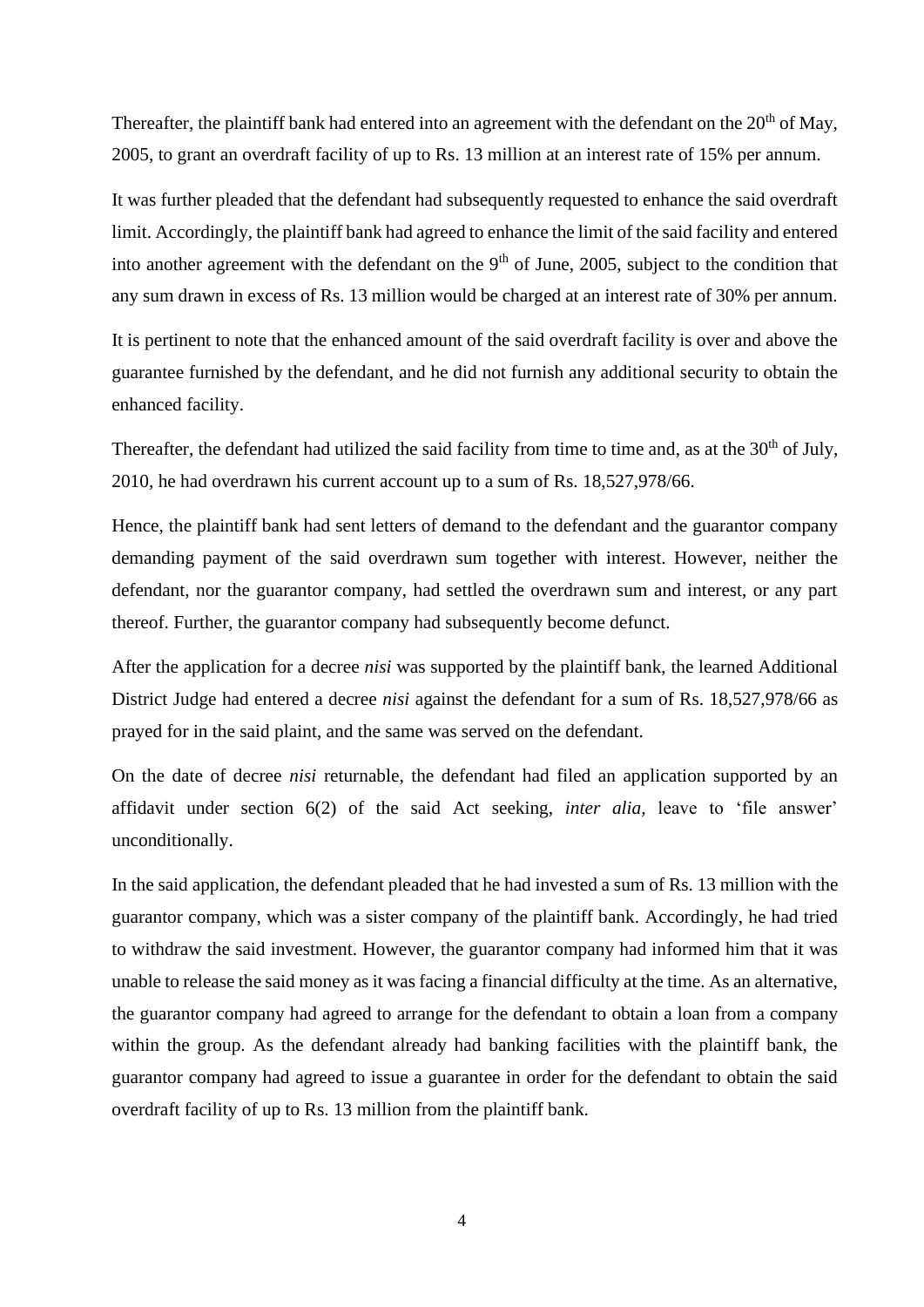It was further stated that the guarantor company had agreed to pay the monthly interest from the said deposit directly to the plaintiff bank, and therefore he would be absolved of any liability towards the plaintiff bank in respect of the said overdraft facility.

Thereafter, an inquiry had been held under section 6(2) of the said Act, and the learned Additional District Judge held, *inter alia,* that the **defendant had failed to disclose a defence which is** *prima facie* **sustainable. However, the defendant was granted leave to 'file answer' upon him paying into court a sum of Rs. 800,000/- or furnishing security sufficient to satisfy the said sum.**

Being aggrieved by the said order of the learned Additional District Judge, the plaintiff bank had filed an interlocutory appeal to the Civil Appellate High Court.

Having heard submissions of both parties, the Civil Appellate High Court had dismissed the appeal of the plaintiff bank, on the basis that the failure by the plaintiff bank to recover the debt due to it from the money held on lien by the guarantor company, which was a sister company of the plaintiff bank, and suing the defendant without making the guarantor company a party to the action, was a pure abuse of the provisions of the said Act.

Further, being aggrieved by the said judgment of the Civil Appellate High Court, the plaintiff bank had filed an application for leave to appeal in this court, and leave to appeal was granted on the following questions of law;

- *"a) Have the Learned Judges of the Provincial High Court exercising Civil Jurisdiction WP/HCCA/COL/12/2014(LA) erred in law in holding that the learned trial judge could have granted leave to appear and show cause without security against decree nisi entered in an action under the Debt Recovery (Special Provisions) Act No. 2 of 1990 as amended?*
- *b) Have the Learned Judges of the Provincial High Court exercising Civil Jurisdiction WP/HCCA/COL/12/2014(LA) erred in law in not considering that if the Respondent has failed to establish "a prima facie sustainable defence", the Court has no jurisdiction to grant the Respondent leave to appear and show cause in terms of sections 6(2)(c) and 6(3) of the Debt Recovery (Special Provisions) Act No. 2 of 1990 as amended?*
- *c) Have the Learned Judges of the Provincial High Court exercising Civil Jurisdiction WP/HCCA/COL/12/2014(LA) erred in law in not considering that the District Court*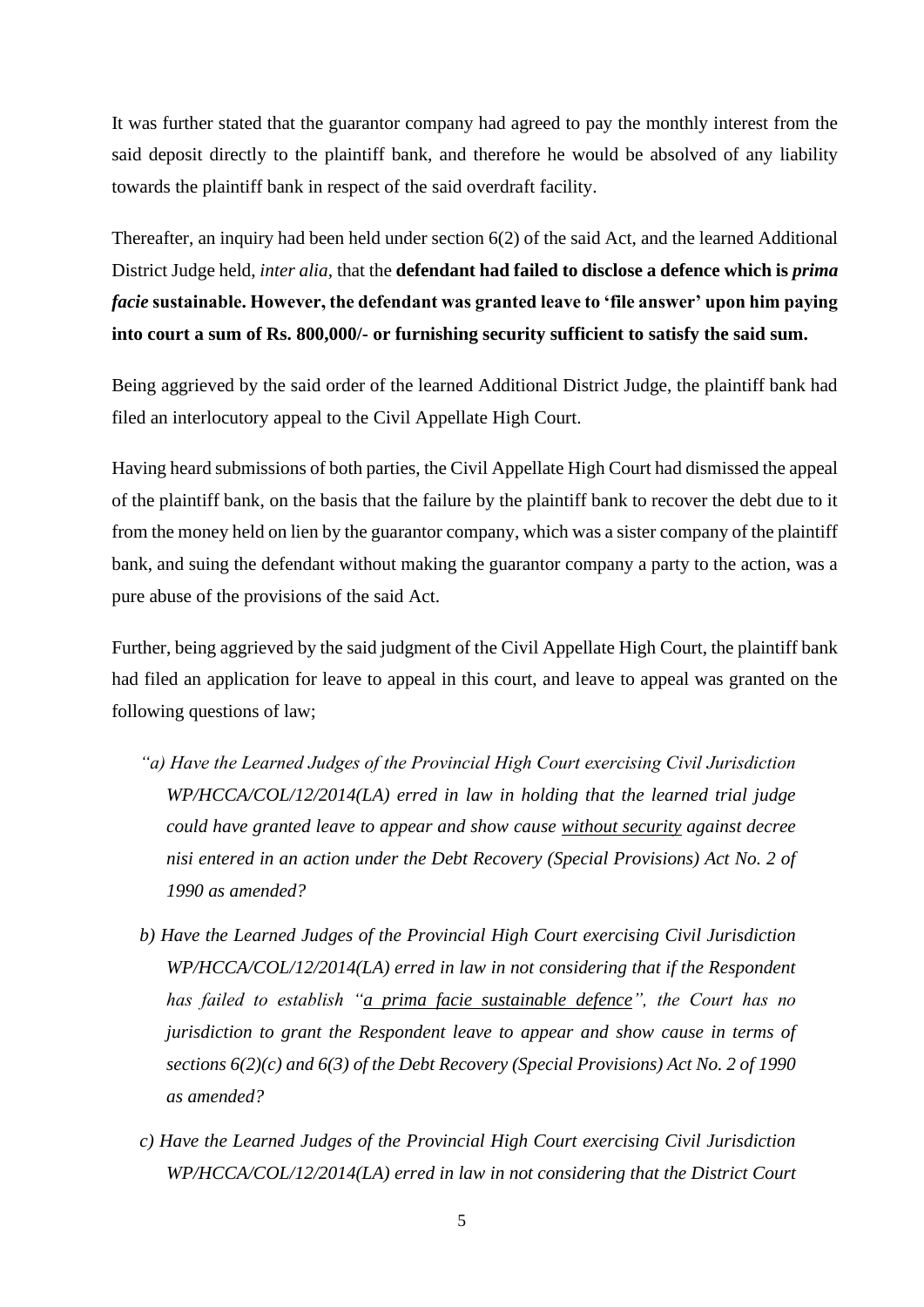*has no jurisdiction to permit the Respondent to file "Answer" in view of provisions of section 7 of the Debt Recovery (Special Provisions) Act No. 2 of 1990 as amended?*

- *d) Have the Learned Judges of the Provincial High Court exercising Civil Jurisdiction WP/HCCA/COL/12/2014(LA) erred in law in reversing findings on factual matters made by the Learned Additional District Judge, in absence of any legal challenge to such findings by the Respondent, by way of Appeal or Revision?*
- *e) Does the circumstances of this case warrant the Plaintiff to file action under the Debt Recovery Law?"*

# *Submissions of the plaintiff bank*

At the hearing of the instant appeal, learned President's Counsel for the plaintiff bank submitted that in terms of the judgments delivered in *People's Bank v Lanka Queen Int'l Private Limited* (1999) 1 SLR 233 and *Kiran Atapattu v Pan Asia Bank Limited* (2005) 3 SLR 276, the court has no jurisdiction to grant 'unconditional leave' to appear and show cause against the decree *nisi* in terms of section  $6(2)(c)$  of the said Act.

Further, learned President's Counsel submitted that in view of the finding of the learned Additional District Judge that the defendant had failed to disclose a *prima facie* sustainable defense, the court has no jurisdiction under section  $6(2)(c)$  of the said Act to grant the defendant leave to appear and show cause against the decree *nisi* upon furnishing security which is not sufficient to satisfy the sum mentioned in the decree *nisi* entered by court.

In support of the above contention, he cited *National Development Bank v Chrys Tea (Pvt) Ltd and Another* (2000) 2 SLR 206 at 209 which held;

*"It is to be observed that under Section 6(2)(a) or 6(2)(b) the Court has no discretion to order security which is not sufficient to satisfy the sum mentioned in the decree nisi.*

*…*

*If the Court had acted under section 6(2)(c) then prior to ordering security which is not sufficient to satisfy the sum mentioned in the decree nisi the Court must first come to the conclusion that the Court is satisfied on the contents of the affidavit filed by the respondents that they disclose a defence which is prima facie sustainable."*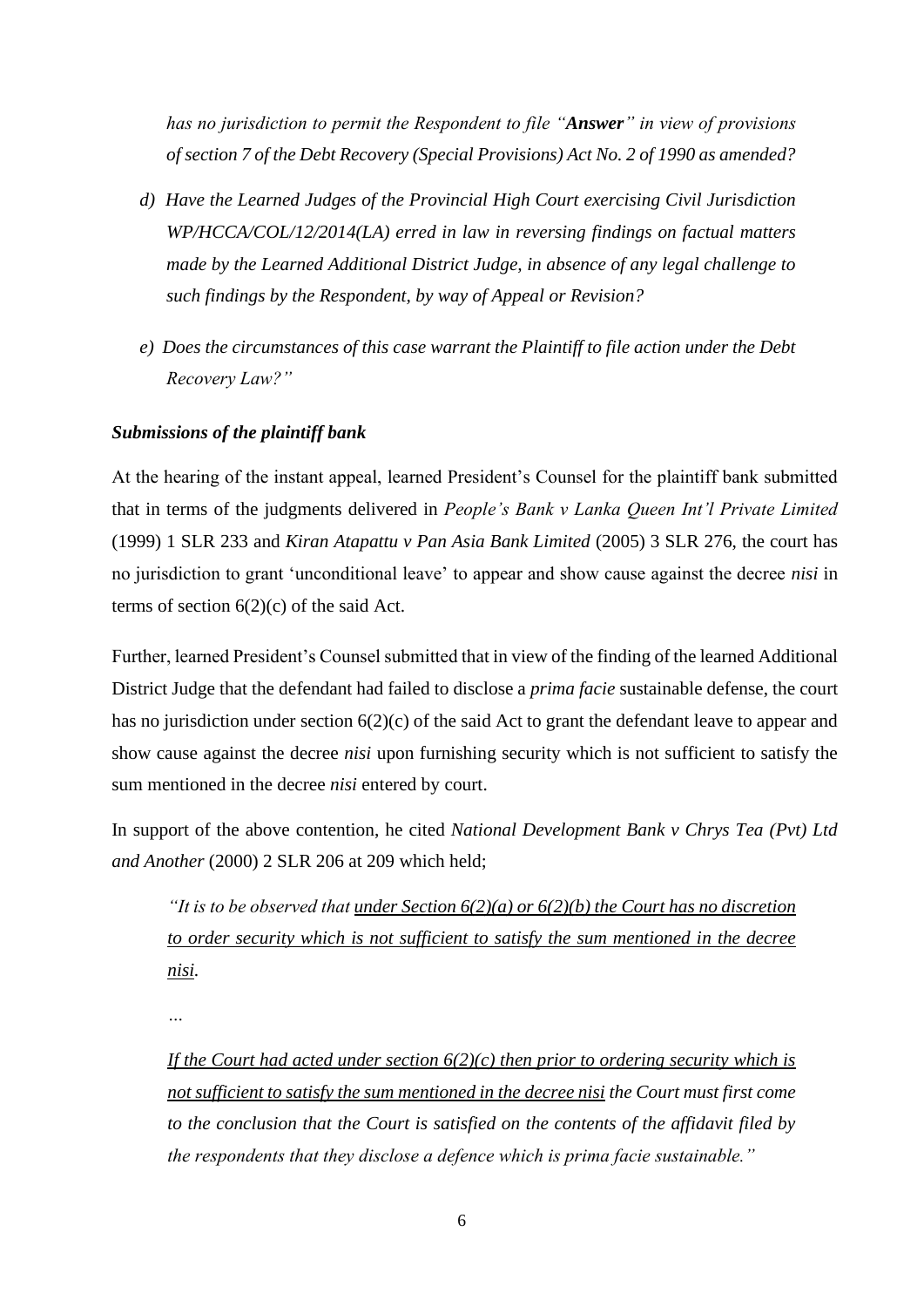#### [Emphasis added]

Moreover, learned President's Counsel submitted that the District Court cannot grant leave to 'file answer' as the said Act applies the summary procedure for trials and therefore, there is no provision to file answer.

Furthermore, it was submitted that after the said order was delivered by the learned Additional District Judge, the defendant had filed an answer setting up a claim in reconvention, which is contrary to the provisions of the said Act.

It was further submitted that the defendant did not file an application for leave to appeal challenging the finding of the learned Additional District Judge with regards to the lack of a *prima facie* sustainable defence. However, the Civil Appellate High Court had held, *inter alia*, that *'this was a case where the trial judge could have granted leave to appear and defend the action without security'.*

#### *Submissions of the defendant*

Learned counsel for the defendant submitted that though the Civil Appellate High Court held that *'this was a case where the trial judge could have granted leave to appear and defend the action without security'*, it neither reversed the said finding of fact by the learned Additional District Judge, nor varied the conditions upon which leave to appear and show cause against the decree *nisi* was granted.

Furthermore, learned counsel submitted that the plaintiff bank had suppressed documents and misrepresented the true nature of the transaction in order to obtain the decree *nisi.* However, it is pertinent to note that there is no finding to that effect either by the District Court, or the Civil Appellate High Court, and therefore the matter cannot be considered at this stage of the appeal.

It was further submitted that section 6(2) of the said Act does not require a defendant to specifically use the words 'leave to appear and show cause' when making an application to court. Therefore, when the defendant prayed for 'leave to file answer' in the prayer of the application filed under section 6(2) of the said Act, he intended to obtain 'leave to appear and show cause'.

Moreover, it was submitted that the defendant had filed an answer setting up a claim in reconvention, after the order was made by the learned Additional District Judge and the plaintiff bank had filed an application for leave to appeal in the Civil Appellate High Court. Therefore, such a matter does not require consideration in the instant appeal.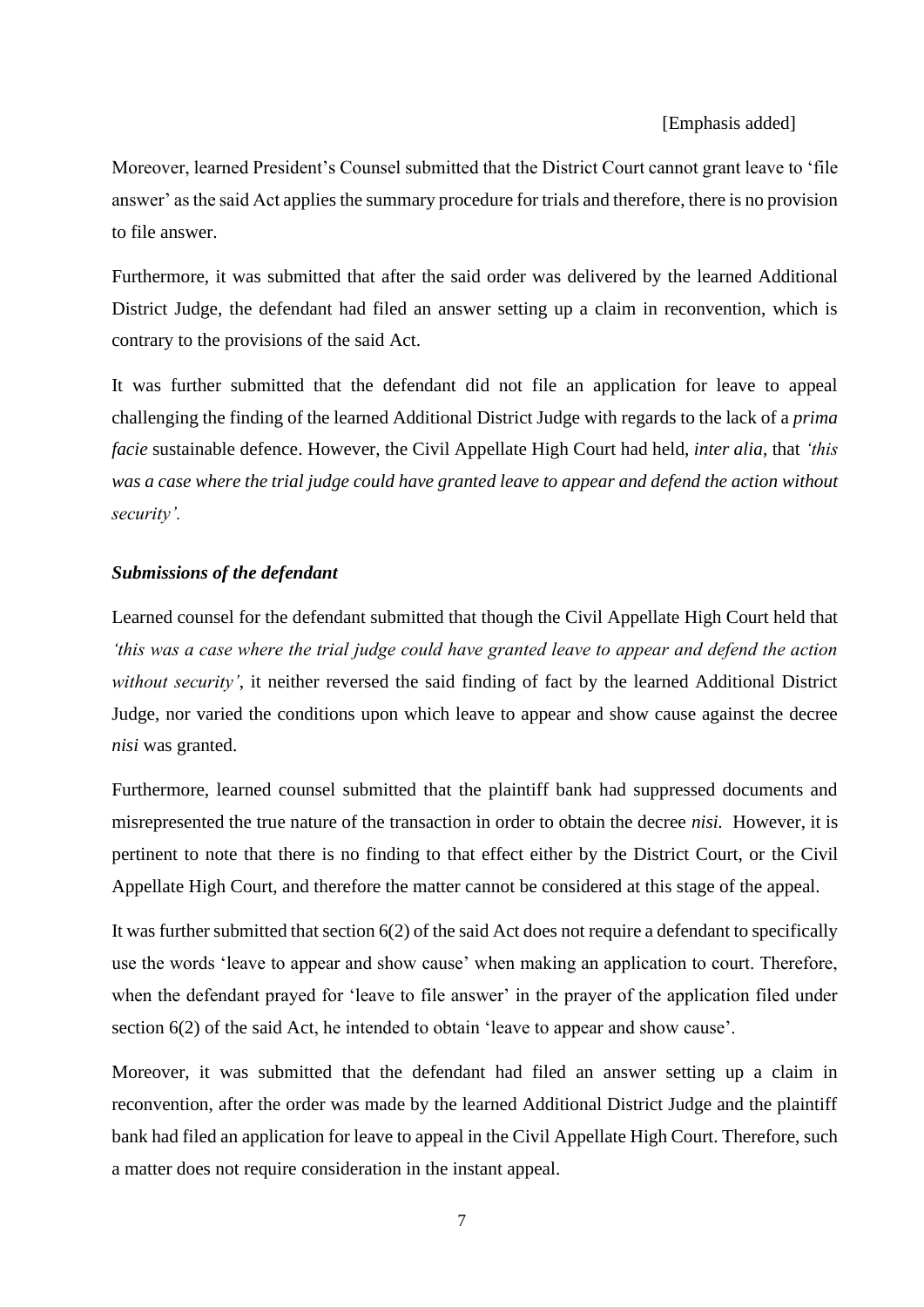**Have the Learned Judges of the Provincial High Court exercising Civil Jurisdiction WP/HCCA/COL/12/2014(LA) erred in law in holding that the learned trial judge could have granted leave to appear and show cause without security against decree** *nisi* **entered in an action under the Debt Recovery (Special Provisions) Act No. 2 of 1990 as amended?**

In order to consider the above question of law, it is necessary to examine section 6 of the Debt Recovery (Special Provisions) Act, No. 2 of 1990, as amended.

#### *Requirement to obtain leave from the court*

Section 6(1) of the said Act states;

"In an action instituted under this Act the defendant shall not appear or show cause against the decree *nisi* unless he obtains leave from the court to appear and show cause."

[Emphasis added]

Accordingly, a defendant is not entitled to appear and defend the suit as of right. The above section has made it mandatory for a defendant to obtain leave from court to appear and show cause against the decree *nisi* entered by court.

#### *Procedure to obtain leave from court*

The procedure for a defendant to obtain leave from court to appear and show cause against the decree *nisi* is set out in section 6(2) of the said Act.

Section  $6(2)$  of the said Act, as amended, states;

"The court **shall** upon the filing by the defendant of an application for leave to appear and show cause supported by affidavit which **shall** deal specifically with the plaintiff's claim and state clearly and concisely what the defence to the claim is and what facts are relied upon to support it, and after giving the defendant an opportunity of being heard, grant leave to appear and show cause against the decree *nisi*, **either-**

(a) upon the defendant **paying** into court the sum mentioned in the decree *nisi*; **or**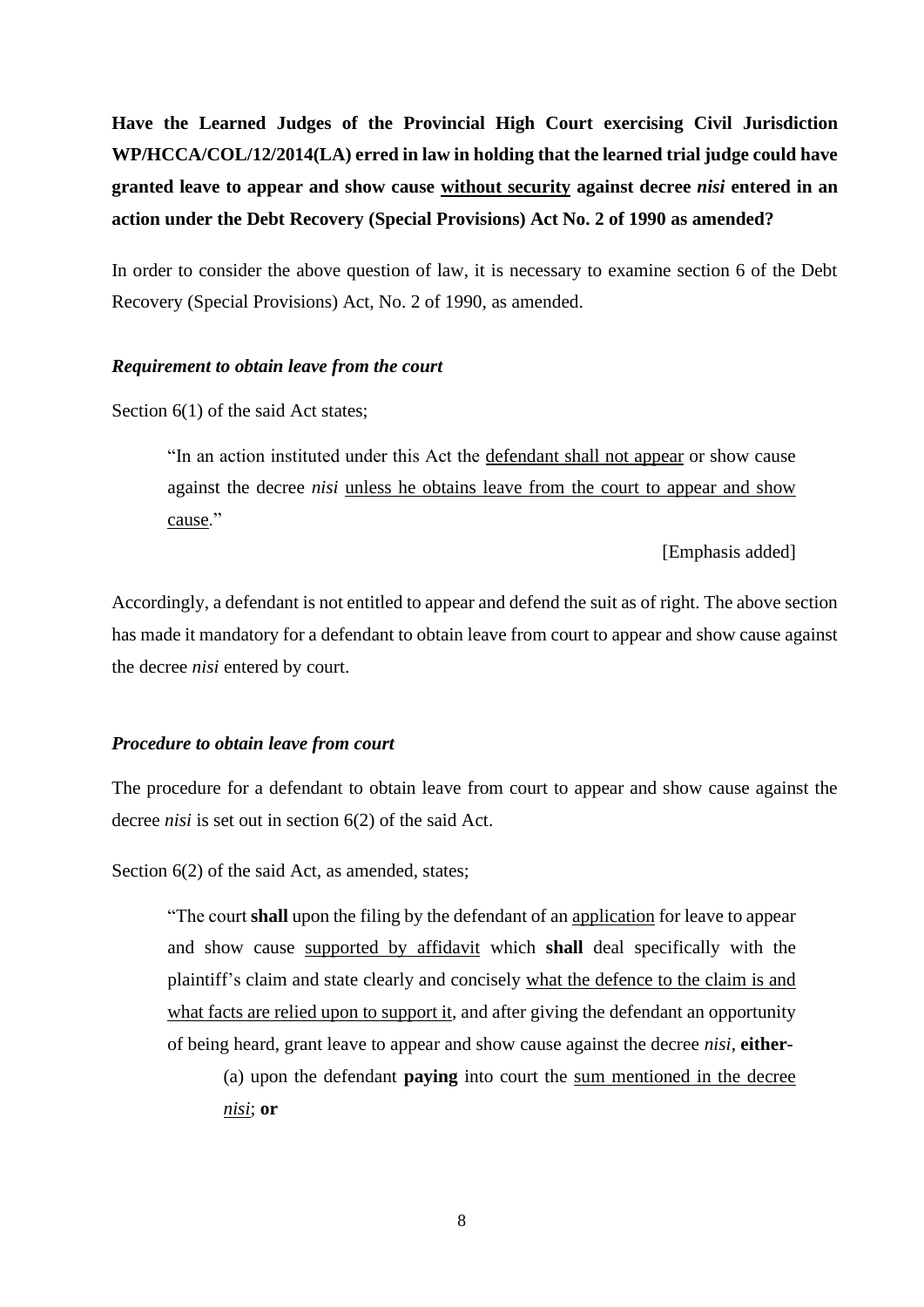(b) upon the defendant furnishing such **security** as to the court may appear reasonable and sufficient for satisfying the sum mentioned in the decree *nisi* in the event of it being made absolute; **or**

(c) upon the court being satisfied on the contents of the affidavit filed, that they disclose a defence which is *prima facie* sustainable and on such terms as to **security**, framing and recording of issues, **or otherwise as the court thinks fit**."

#### [Emphasis added]

Accordingly, the phrase *"upon the filing by the defendant of an application for leave to appear and show cause supported by affidavit"* in the above section requires a defendant to file an application for leave to appear and show cause, supported by an affidavit, on the date of decree *nisi* returnable, in order to obtain leave from court to appear and show cause against the decree *nisi* served on him.

#### *Requirement to make an application in writing*

The words *"upon the filing by the defendant of an application"* requires the defendant to make an application for leave to appear and show cause in writing, and file it in court, along with a supporting affidavit and other relevant documents (if any). A defendant, or lawyer appearing on his behalf, is not entitled to make an oral application for leave to appear and show cause.

The above view was discussed in *People's Bank v. Lanka Queen Int'l Private Limited* (1999) 1 SLR 233 at 239, where the Court of Appeal held;

*"[…] Therefore, in the absence of an application to show cause in writing as contemplated by section 6(2) it is possible to say that there is no proper application supported by an affidavit before court. If this interpretation is not given the amendment would become superfluous."*

[Emphasis added]

Moreover, a written application is necessary as the said Act does not permit the parties to lead oral evidence and/or produce fresh documentary evidence in an inquiry held in respect of an application filed under section 6(2) of the said Act to obtain leave to appear and show cause against the decree *nisi* entered by court. The court will only consider the plaint filed by the plaintiff, the application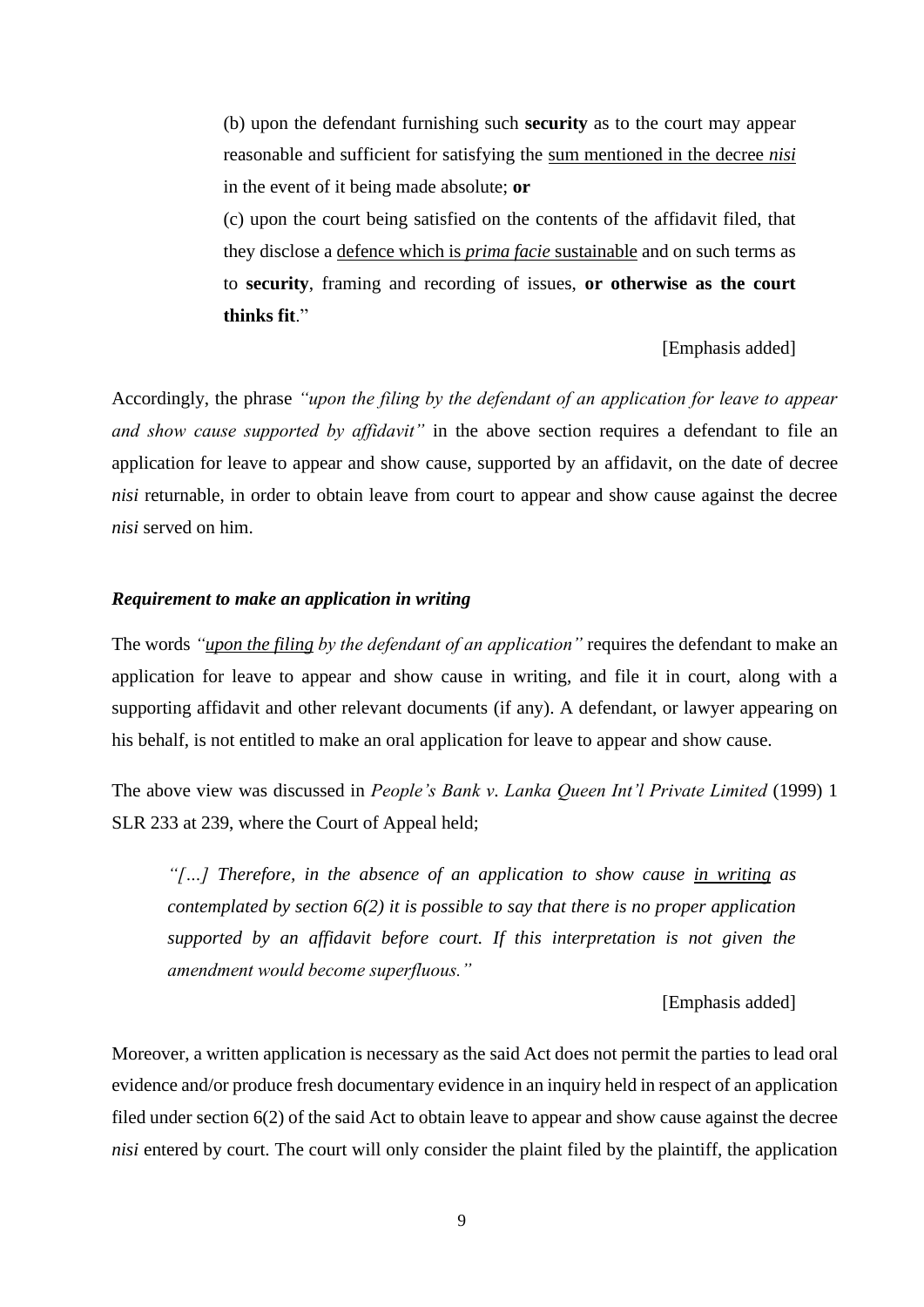filed by the defendant, supporting affidavits and the documents produced by both parties (if any) when making an order under section 6 of the said Act.

However, it is pertinent to note that if the case proceeds to trial, the parties are permitted to adduce fresh oral and/or documentary evidence, subject to the procedure laid down in section 7 read with section 19 of the said Act.

# *Requirement to file an affidavit*

Prior to the amendment of section 6(2) of the principal Act, there was an ambiguity as to whether an affidavit was required in support of all applications made under the said section, or only an application seeking leave to appear and show cause against the decree *nisi* under section 6(2)(c) of the principal Act.

Section  $6(2)$  of the principal Act stated;

"The court shall upon the application of the defendant give leave to appear and show cause against the decree *nisi* either,-

(a) upon the defendant paying into court the sum mentioned in the decree *nisi*; or

(b) upon the defendant furnishing such security as to the court may appear reasonable and sufficient for satisfying the sum mentioned in the decree *nisi* in the event of it being made absolute; or

(c) upon affidavits satisfactory to the court that there is an issue or a question in dispute which ought to be tried. The affidavit of the defendant shall deal specifically with the plaintiff's claim and state clearly and concisely what the defence is and what facts are relied on as supporting it."

[Emphasis added]

However, the Debt Recovery (Special Provisions) (Amendment) Act, No. 9 of 1994, amended section 6(2) of the principal Act to, *inter alia*, clear the said ambiguity and make it mandatory for the defendant to file an affidavit in support of every application made under the said section.

The effect of the amendment of section 6(2) of the principal Act was discussed in *People's Bank v Lanka Queen Int'l Private Limited* (supra at 237) where the Court of Appeal held;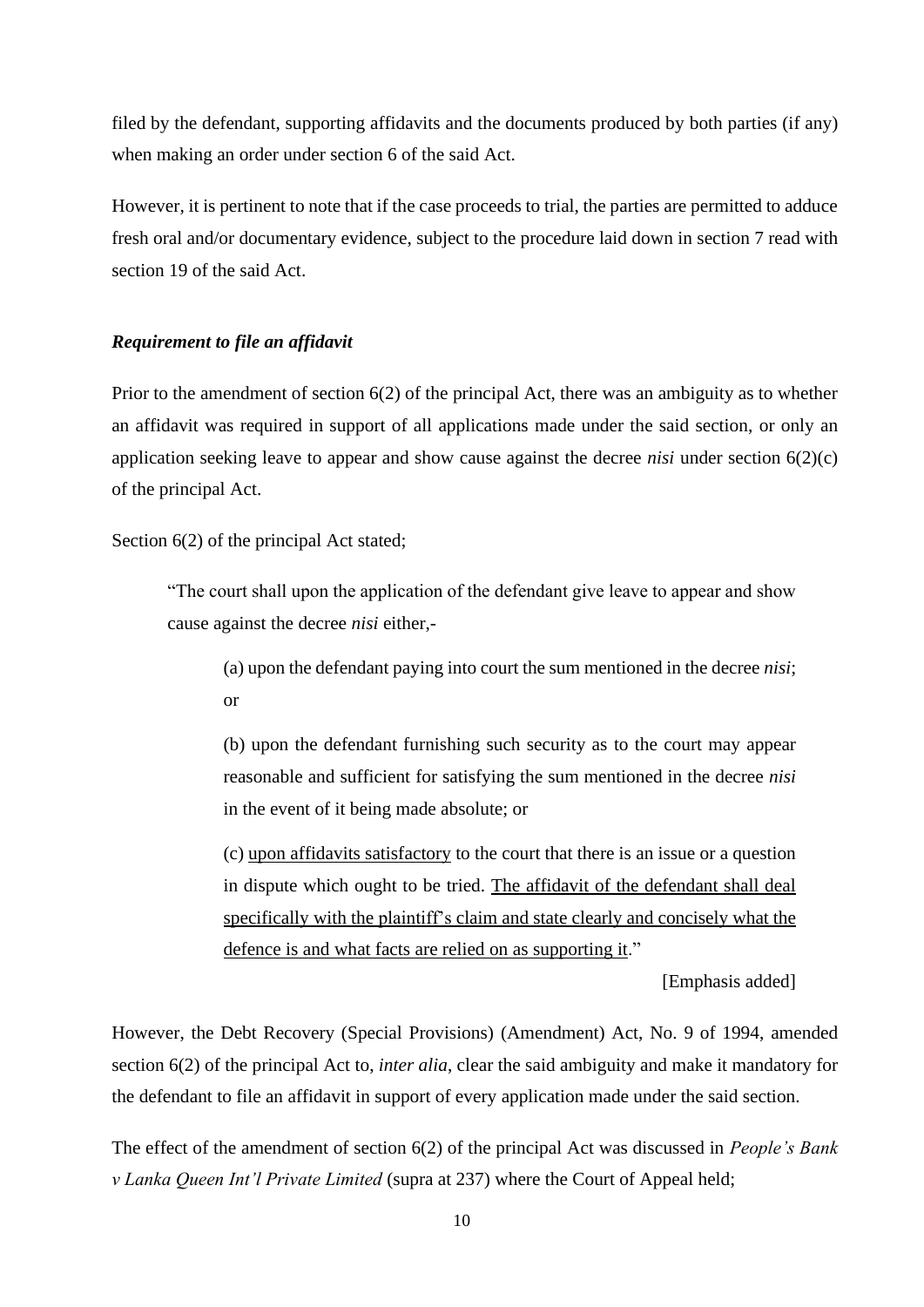*"This new subsection clears any doubt that would have prevailed earlier in respect of the procedure a defendant has to follow in applying for leave to appear and show cause. On an examination of the amendment introduced in subsection 6(2) it is abundantly clear that the word "application" which appeared in the original section has been qualified with the following words: "upon the filing of an application for leave to appear and show cause supported by affidavit."* 

*This shows that-*

*(a) it is mandatory for the defendant to file an application for leave to appear and show cause,*

*(b) such application must be supported by an affidavit which deals specifically with the plaintiff's claim and state clearly and concisely what the defence to the claim is and what facts are relied upon to support it."*

[Emphasis added]

#### *Contents of an application and the affidavit under section 6(2) of the said Act*

Section  $6(2)$  of the said Act states;

*"The court shall upon the filing by the defendant of an application for leave to appear and show cause supported by affidavit which shall deal specifically with the plaintiff's claim and state clearly and concisely what the defence to the claim is and what facts are relied upon to support it, […]."*

[Emphasis added]

The phrase *"application for leave to appear and show cause supported by affidavit"* requires the facts averred by the defendant in his application, to be supported by an affidavit. Particularly, since the summary procedure is applicable to the said Act, and affidavits are admissible to prove or disprove the facts averred by the parties.

Further, the word 'shall' in the phrase *"which shall deal specifically with the plaintiff's claim and state clearly and concisely what the defence to the claim is and what facts are relied upon to support it*" has made it mandatory for the application and affidavit of the defendant to comply with the requirements set out in the said phrase.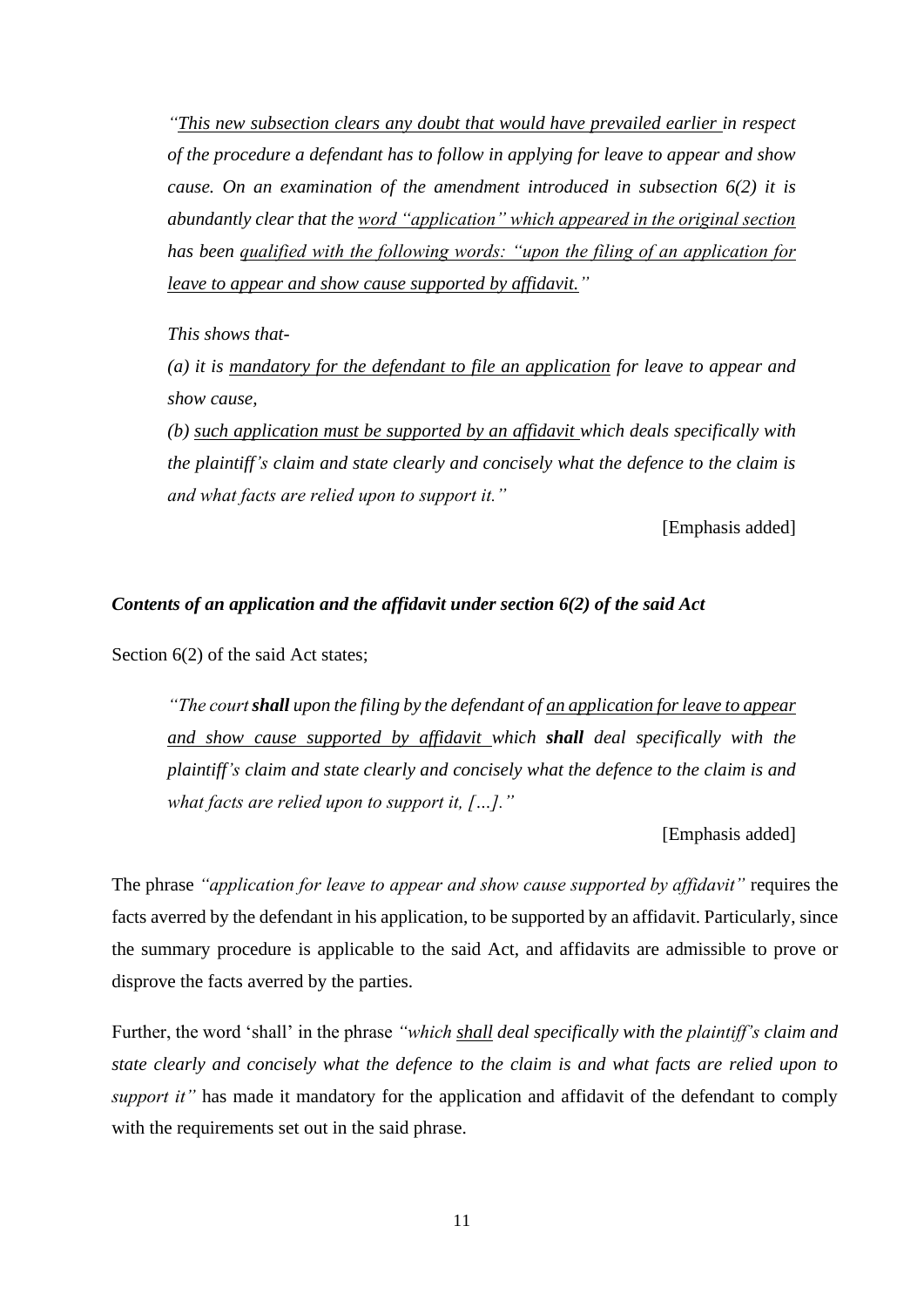Hence, a bare denial of the several averments in the plaint and/or setting out frivolous technical objections in the application, without stating a defence to the plaintiff's claim and the facts relied upon in support of the defence, does not satisfy the criteria set out in section 6(2) of the said Act. A defendant should not be allowed to delay the administration of justice and prevent the plaintiff from obtaining an early judgment by making such an application, as it would defeat the object of the said Act to ensure an expeditious recovery of debts. However, a defendant who has disclosed a defence to the plaintiff's claim, should not be deprived of his right to appear and defend the claim of the plaintiff.

#### *Duty of the court under section 6(2) of the said Act*

The phrase *"after giving the defendant an opportunity of being heard"* in section 6(2) of the said Act requires the court to give the defendant an opportunity of being heard, if he has made an application in terms of the said section. Principles of natural justice require all parties to be heard on the matter before a decision is made. Therefore, the plaintiff cannot be prevented from participating in such an inquiry. Particularly, since the decree *nisi* was entered at the instance of the plaintiff.

Moreover, the word 'shall' has been used twice in section 6(2) of the said Act. Where a word is used more than once in an Act, principles of interpretation require such a word to be given the same meaning wherever it appears, unless there are compelling reasons to give different interpretations to the same word depending on the context in which it has been used in the Act.

Earlier in this judgment, it was stated that the word 'shall' used in the phrase *"application for leave to appear and show cause supported by affidavit which shall deal specifically with the plaintiff claim and state clearly and concisely what the defence to the claim is and what facts are relied upon to support it*" in section 6(2) of the said Act, should be given a mandatory meaning.

Therefore, the word 'shall' used in the phrase *"The court shall […] grant leave to appear and show cause against the decree nisi"* in section 6(2) of the said Act, should also be given a mandatory meaning, as there are no compelling reasons to give two different interpretations to the same word used in the said Act. Accordingly, if the defendant makes an application **in terms of the said section**, it is mandatory for the court to grant leave to appear and show cause against the decree *nisi* subject to the terms set out therein.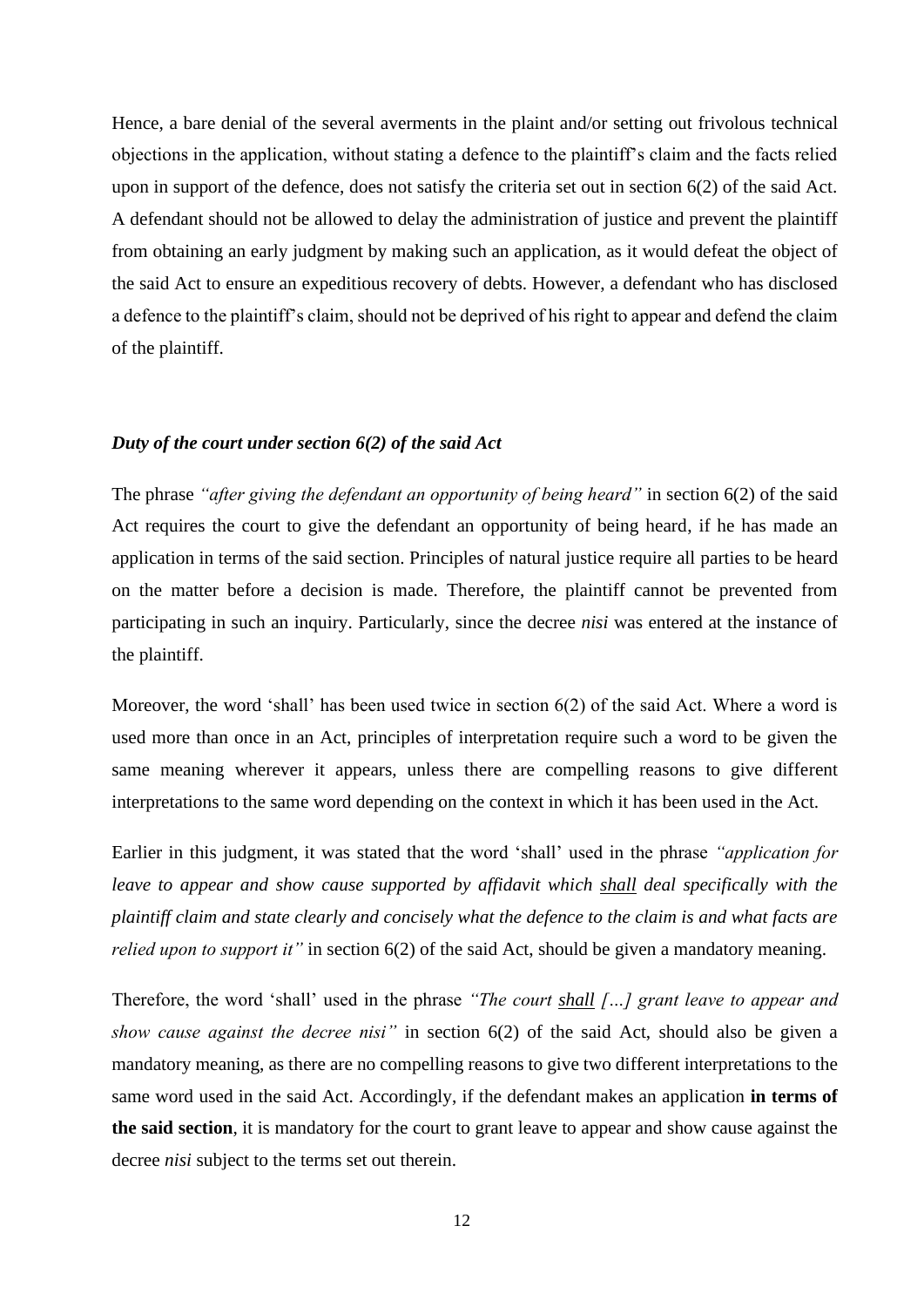The terms of an order granting leave to appear and show cause against the decree *nisi* are set out in sections 6(2)(a), (b) and (c) of the said Act. The use of the conjunction 'or' between the said sections requires the court to make an appropriate order either under sections  $6(2)(a)$  or (b) or (c) of the said Act. Hence, it is not possible to make an order combining the terms stated in two or more of the said sub-sections.

A similar view was expressed in *Ramanayake v. Sampath Bank Ltd and Others* [1993] 1 SLR 145 at 152 where the Court of Appeal held;

*"The court has to decide which of the alternatives under section 6(2)- whether (a), (b) or (c)- is to be followed when granting leave. The court has to exercise its discretion judicially in the matter. The court must briefly examine the facts of the case before it, set out the substance of the defence, and disclose reasons in support of the order."*

#### [Emphasis added]

Further, the said order should stipulate a time within which the defendant must fulfill the conditions imposed (if any) prior to appearing and showing cause against the decree *nisi* entered by court.

Moreover, the court is required to give reasons for the order made under section 6(2) of the said Act. However, since such an order is made before leading evidence in the case, it is not necessary to give lengthy and comprehensive reasons which might result in allegations that the trial judge has prejudged the case.

# *Scope of section 6(2)(c) of the said Act*

Section  $6(2)(c)$  of the said Act states;

"upon the court being satisfied on the contents of the affidavit filed, that they disclose a defence which is *prima facie* sustainable and on such terms as to **security**, framing and recording of issues, **or otherwise as the court thinks fit**."

[Emphasis added]

Accordingly, the above section has cast a duty on the court to be satisfied that the defendant has disclosed a defence which is *prima facie* sustainable against the claim made by the plaintiff, prior to making an order under and in terms of the said section.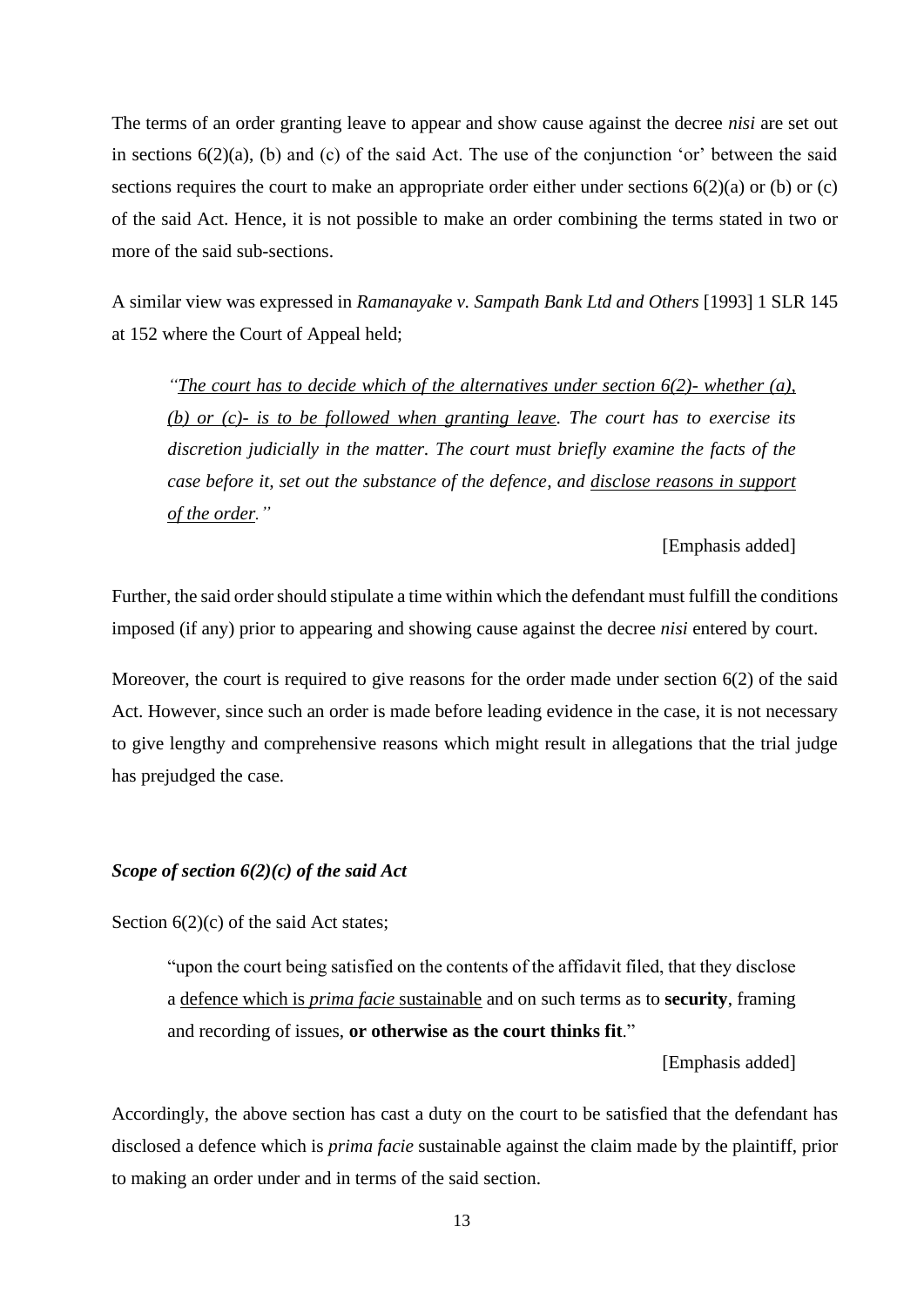It is pertinent to note that the words *"prima facie"* has been qualified by the addition of the adjective *"sustainable".* Thus, the court should not only be satisfied that the defendant has a *prima facie* defence, but that the defence of the defendant is *prima facie* **sustainable**. Accordingly, the court is required to consider whether the defence disclosed by the defendant can be sustained at the conclusion of the trial.

If the court is not satisfied that the defendant has disclosed a *prima facie* sustainable defence, it has no jurisdiction to make an order under section 6(2)(c) of the said Act. In such an instance, the court should make an order either under sections  $6(2)(a)$  or (b) of the said Act.

On the contrary, if the court is satisfied that the defendant has disclosed a *prima facie* sustainable defence, leave to appear and show cause against the decree *nisi* should be granted on the terms set out in section  $6(2)(c)$  of the said Act.

The phrases *"on such terms as to security" "framing and recording of issues" "or otherwise as the court thinks fit"* set out the terms upon which the court can make an order granting leave to appear and show cause against the decree *nisi* under section 6(2)(c) of the Act.

When interpreting provisions of an Act, it is necessary to give a meaning to every word or phrase used in the Act, as far as possible. The legislature is presumed not to waste its words and therefore, the court must avoid interpreting legislation in a manner which would render a word or phrase of the Act devoid of any meaning or application.

The above view was expressed in *N. S. Bindra's Interpretation of Statutes*, 9<sup>th</sup> edition, at 196 and 197, which states;

*"As far as possible, full meaning must be given to every word of a statute. No word should be regarded as superfluous unless it is not possible to give a proper interpretation to the enactment, or the meaning given is absurd or inequitable. A court should not be prompt to ascribe and indeed should not, without necessity or some sound reason, impute to the language of a statute, tautology or superfluity. In other words, although surplusage or even tautology is not an uncommon feature in legislative enactments, the ordinary rule is that a statute is never supposed to use words without a meaning. It is a well-settled principle of construction that words in a statute are designedly used, and an interpretation must be avoided, which would render the provision either nugatory or part thereof otiose. No part of a provision of*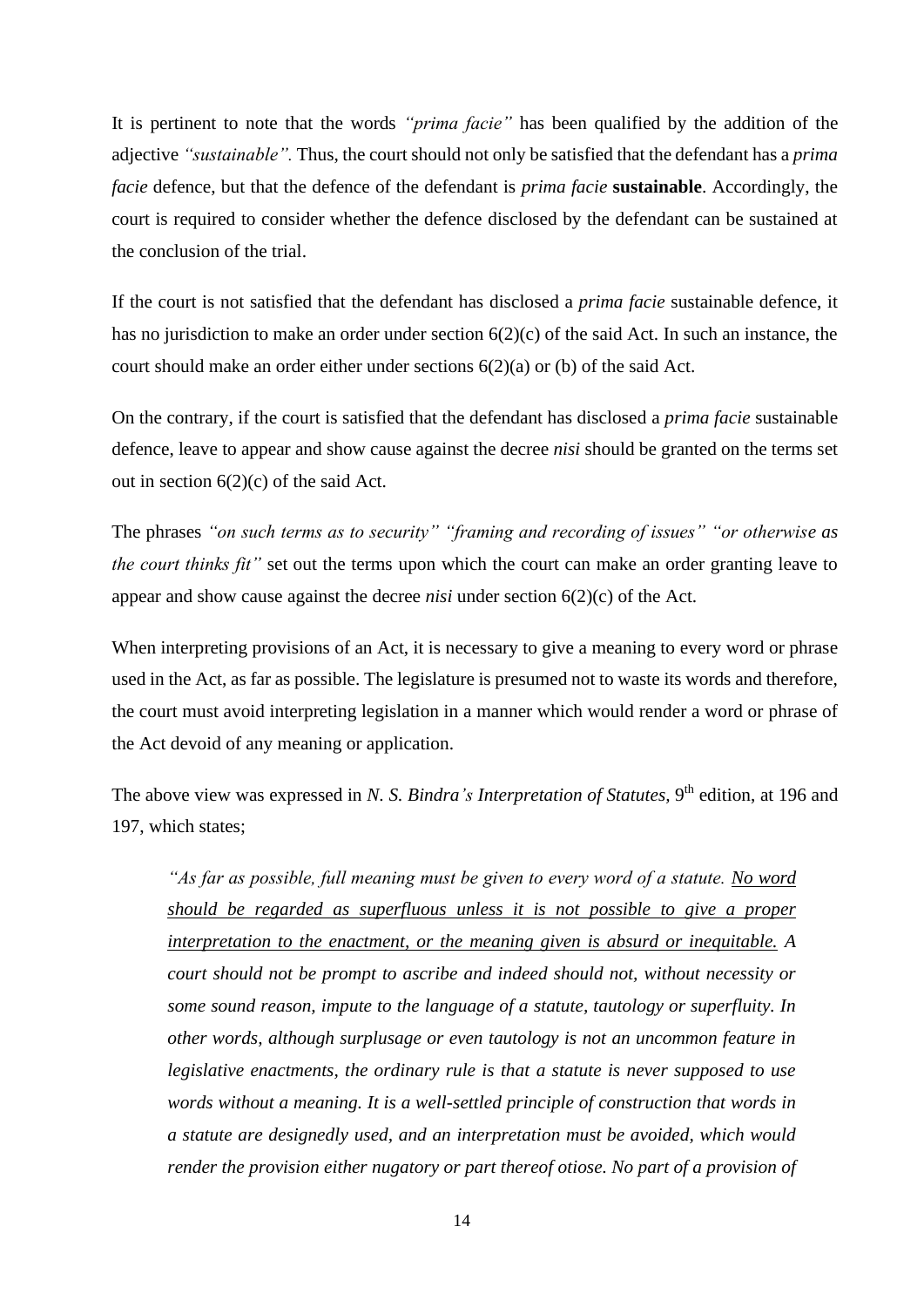*a statute can be just ignored by saying that the legislature enacted the same not knowing what it was saying. We must assume that the legislature deliberately used that expression and it intended to convey some meaning thereby. It is not to be assumed that the legislature has used words meaning nothing."*

[Emphasis added]

Accordingly, the phrases *"on such terms as to security," "framing and recording of issues" "or otherwise as the court thinks fit"* in section 6(2)(c) of the said Act, should be interpreted to give distinct meanings.

The phrase *"on such terms as to security"* should be interpreted to confer power on the court to exercise its discretion and decide the quantum of security, in an amount less than the sum mentioned in the decree *nisi,* to be furnished by the defendant as a condition precedent to appearing and showing cause against the decree *nisi* entered by court.

The above view was expressed in *National Development Bank v. Chrys Tea (Pvt) Ltd and Another* (2000) 2 SLR 206 at 209 where the Court of Appeal held;

*"It is to be observed that under section 6(2)(a) or 6(2)(b) the Court has no discretion to order security which is not sufficient to satisfy the sum mentioned in the decree nisi.*

*…*

*If the Court had acted under section 6(2)(c) then prior to ordering security which is not sufficient to satisfy the sum mentioned in the decree nisi the Court must first come to the conclusion that the Court is satisfied on the contents of the affidavit filed by the respondents that they disclose a defence which is prima facie sustainable."* 

[Emphasis added]

However, in a case where the defendant admits liability to a part of the sum mentioned in the decree *nisi,* the court should not grant leave to appear and show cause against the decree *nisi* under section  $6(2)(c)$  of the said Act, without requiring the defendant to pay into court the said sum so admitted as a minimum condition to appear and show cause against the decree *nisi.*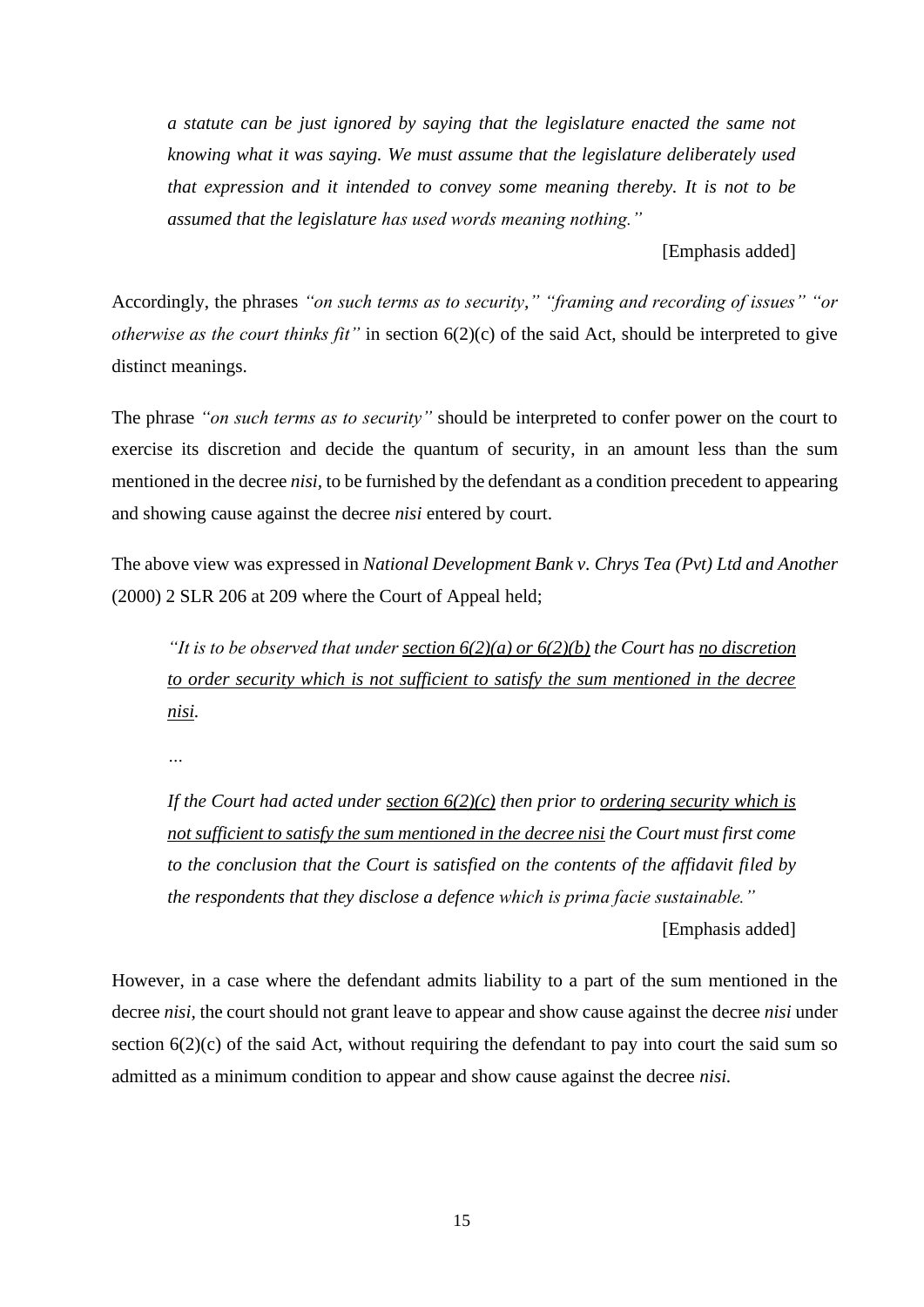Further, a plain reading of the phrase *"or otherwise as the court thinks fit"* shows that a wide discretion is conferred on the court to make an appropriate order under section  $6(2)(c)$  of the said Act.

Moreover, when the literal rule of interpretation is applied to the phrases *"on such terms as to security" "or otherwise as the court thinks fit"*, it is clear that the legislature has intentionally used two different phrases to enable the court to make two different types of orders. The use of the conjunction 'or' empowers the court to make either of the orders as is necessary to safeguard the interests of the plaintiff.

Accordingly, I am of the view that the phrase *"or otherwise as the court thinks fit"* should be interpreted to enable the court to make an appropriate order as it thinks fit, including an order granting leave to appear and show cause against the decree *nisi* without the defendant furnishing any security.

In *Ramanayake v. Sampath Bank Ltd and Others* (supra at 152) the Court of Appeal considered section  $6(2)(c)$  of the principal Act and expressed a similar view;

*"Leave may be granted unconditionally under section 6(2)(c) where the court is satisfied that the defendant's affidavit raises an issue or question which ought to be tried."*

[Emphasis added]

However, in *People's Bank v. Lanka Queen Int'l Private Limited* (supra at 237 and 238) the Court of Appeal held;

*"This section does not permit unconditional leave to defend the case as the defendant-respondent has requested from the District Court. The minimum requirement according to subsection (c) is for the furnishing of security.*

*…*

*[…] Thus, it is imperative that before the court acts on section 6(2)(c) it has to be satisfied;*

- *i. with the contents of the affidavit filed by the defendant;*
- *ii. that the contents disclose a defence which is prima facie sustainable; AND*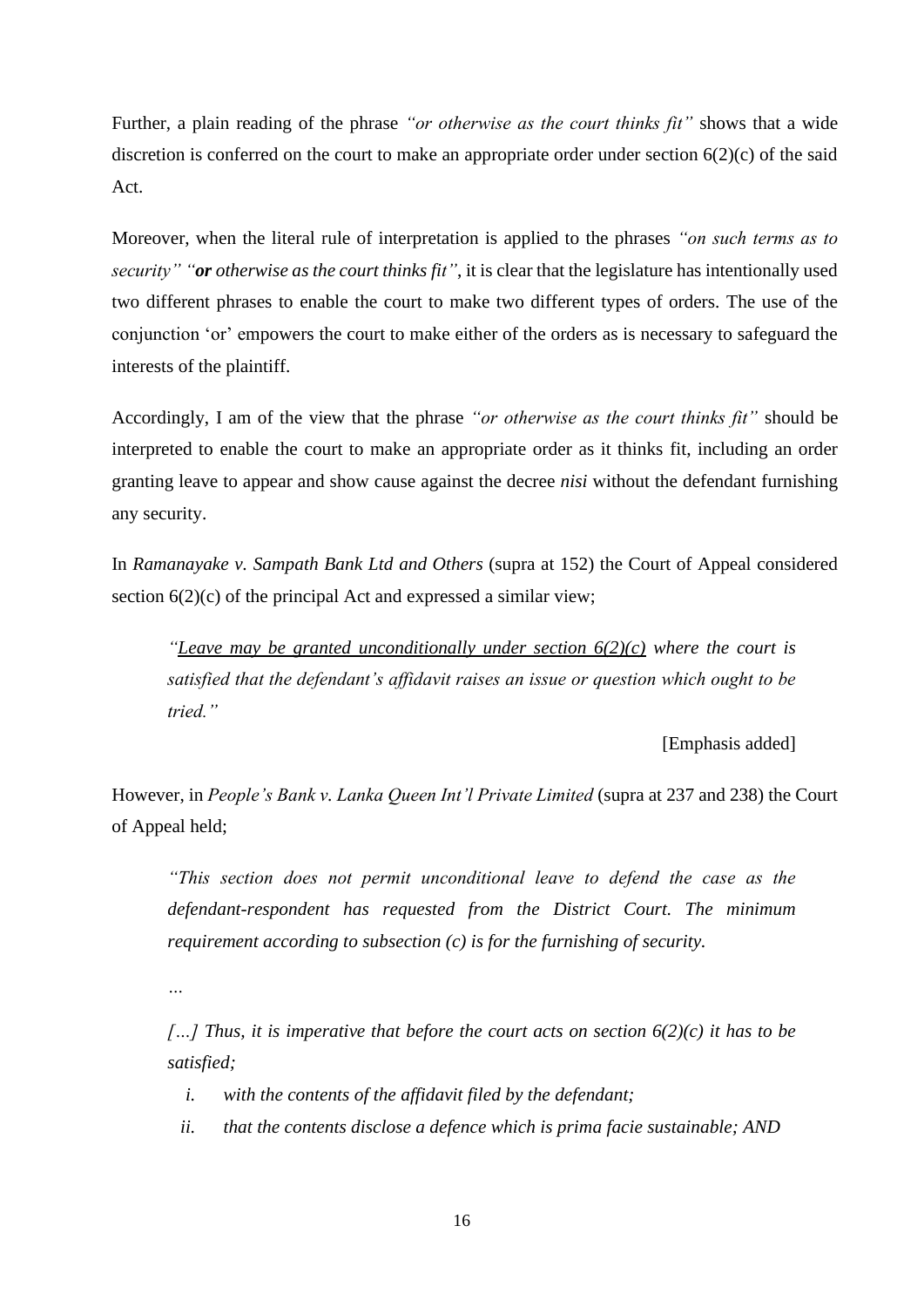*iii. determine the amount of security to be furnished by the defendant, AND permit framing and recording of issues or otherwise as the court thinks fit."*

[Emphasis added]

Further, in *Mahavidanage Simpson Kularatne v. People's Bank* (SC Appeal No. 04/2015) SC Minutes dated 15<sup>th</sup> September, 2020, the majority of the Supreme Court held;

*"The Legislature in no uncertain terms has laid down the procedure to be followed for a defendant to show cause against a decree nisi and I see no reason to deviate from the said provisions or to disregard such provisions. The Act does not permit 'unconditional leave' to appear. Leave to appear is always subject to conditions. The least being furnishing security as the court thinks fit. As discussed earlier the intention of the Legislature has to be fulfilled and the purpose of the Act should not be brought to naught by a court relying on technical objections to defeat the very purpose of the Act."*

[Emphasis added]

In the case of *People's Bank v. Lanka Queen Int'l Private Limited* (supra at 238) the court held "*determine the amount of security to be furnished by the defendant, AND permit framing and recording of issues or otherwise as the court thinks fit."* As such, the District Court is required to order security that the defendant should furnish, and in addition, frame and record issues or otherwise as the court thinks fit.

However, the word 'and' does not appear between the phrases *"on such terms as to security"* and *"framing and recording of issues or otherwise as the court thinks fit"* in section 6(2)(c) of the said Act. Therefore, I am unable to agree with the judgment in *People's Bank v. Lanka Queen Int'l Private Limited* (supra), as a court should not read additional words into an Act, in the absence of clear necessity.

The above view was expressed in *Maxwell on The Interpretation of Statutes*, 12<sup>th</sup> edition, at 33 which states;

*"It is a corollary to the general rule of literal construction that nothing is to be added to or taken from a statute unless there are adequate grounds to justify the inference that the legislature intended something which it omitted to express. Lord Mersey said:*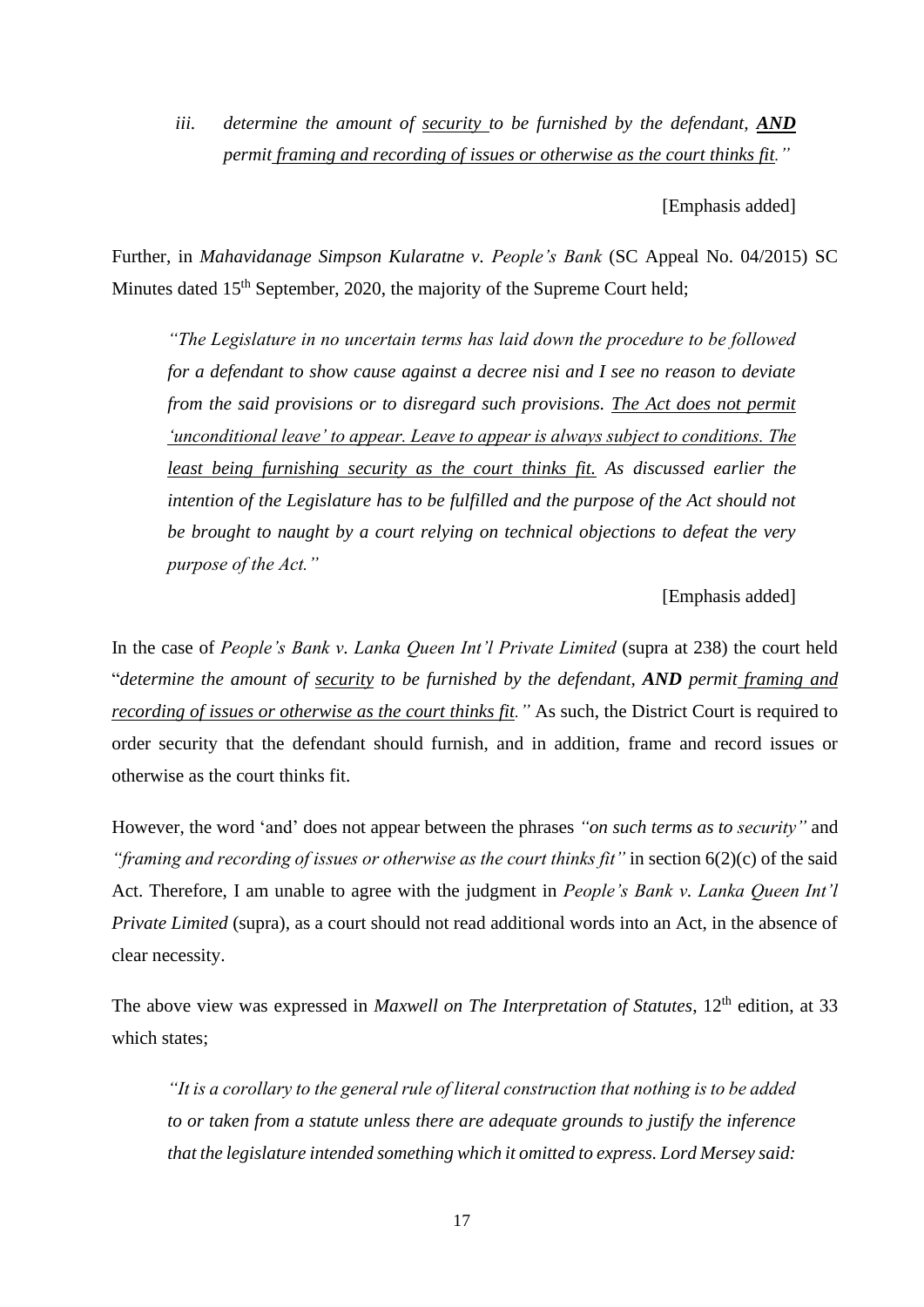*"It is a strong thing to read into an Act of Parliament words which are not there, and in the absence of clear necessity it is a wrong thing to do.""*

[Emphasis added]

Further, I am unable to agree with the majority judgment of *Mahavidanage Simpson Kularatne v People's Bank* (supra) as a distinct meaning from the phrase *"on such terms as to security"* has not been given to the phrase *"or otherwise as the court thinks fit"*. Accordingly, the phrase "*or otherwise as the court thinks fit*" in section  $6(2)(c)$  of the said Act has become superfluous.

Due to the foregoing reasons, I am of the opinion that the court is empowered to grant leave to appear and show cause against the decree *nisi,* without ordering security, under section 6(2)(c) of the said Act.

# *Scope of section 6(2)(a) of the said Act*

Section  $6(2)(a)$  of the said Act states;

"upon the defendant paying into court the sum mentioned in the decree *nisi*; or"

Accordingly, the court may order the defendant to pay into court the sum mentioned in the decree *nisi* as a condition to appear and show cause against the decree *nisi* under section 6(2)(a) of the said Act. Such an order enables the defendant to deposit the said sum and participate at the trial, whilst protecting the interests of the plaintiff.

However, as stated above, the court is required to make an order either under sections 6(2)(a) or (b) of the said Act, only if the court is not satisfied that the defendant has disclosed a *prima facie*  sustainable defence in terms of section 6(2)(c) of the said Act.

# *Scope of section 6(2)(b) of the said Act*

Section  $6(2)(b)$  of the said Act states;

"upon the defendant furnishing such security as to the court may appear reasonable and sufficient for satisfying the sum mentioned in the decree *nisi* in the event of it being made absolute; or"

[Emphasis added]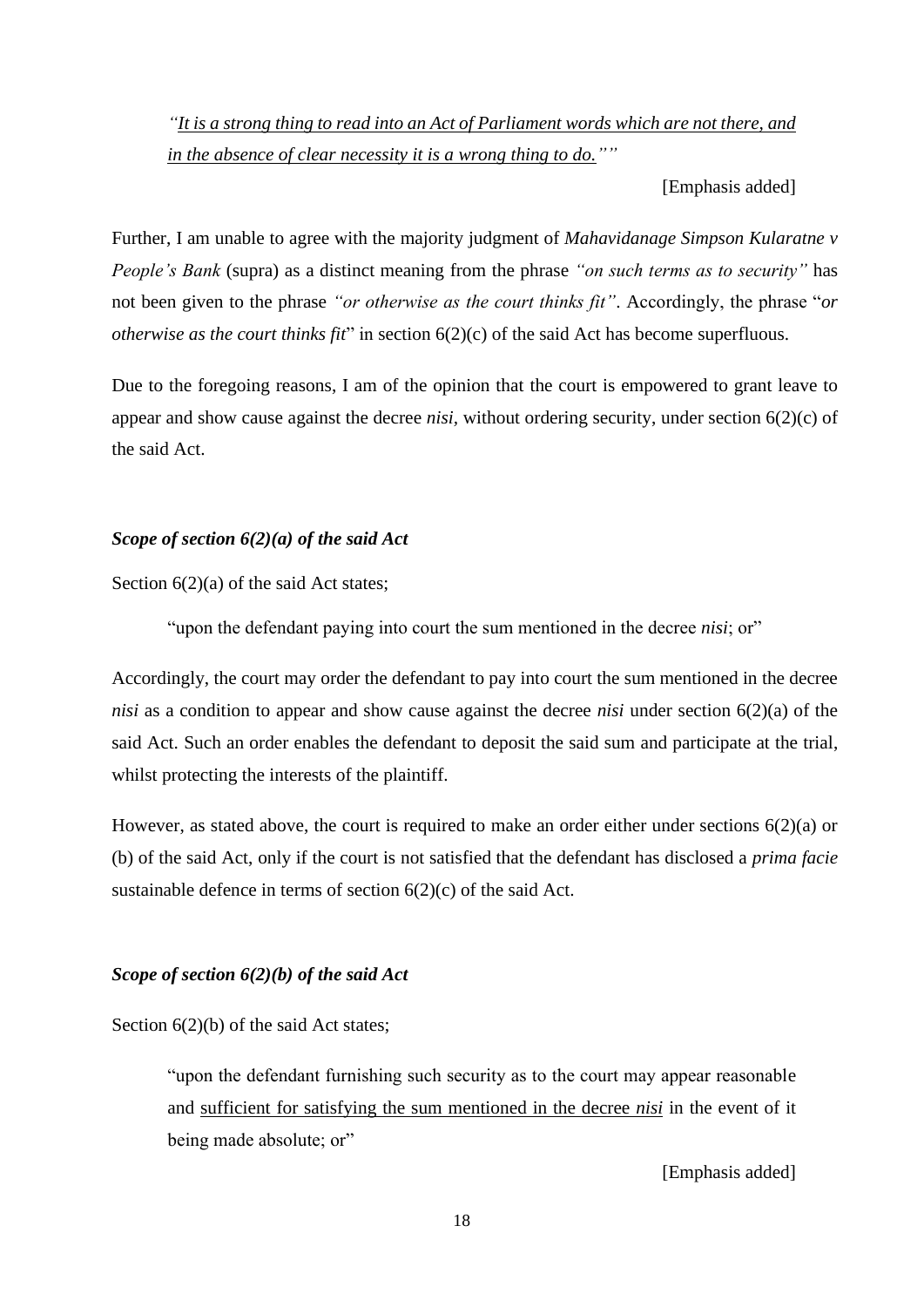Where the defendant is unable to pay into court the sum mentioned in the decree *nisi,* the court may consider all the facts and circumstances of the case, and alternatively grant leave to appear and show cause against the decree *nisi* upon the defendant furnishing security which appears to the court reasonable and sufficient to satisfy the sum mentioned in the decree *nisi* under section 6(2)(b) of the said Act*.*

The difference between sections 6(2)(a) and (b) of the said Act was discussed in *People's Bank v. Lanka Queen Int'l Private Limited* (supra at 238) where the Court of Appeal held;

*"[…] The difference between this provision [b] and the (a) above is that instead of paying the full sum mentioned in the decree nisi, it will be sufficient for the defendant to furnish security, such as banker's draft, and then defend the action."*

# *Section 6(3) of the said Act*

If the defendant fails to appear in court upon service of the decree *nisi*, or having appeared, his application for leave to appear and show cause is refused by court for non-compliance with the requirements set out in section 6(2) of the said Act, or because the defendant did not fulfill the conditions imposed by the court in the order made under section 6(2) of the said Act, the court shall make the decree *nisi* absolute under section 6(3) of the said Act.

Section 6(3) of the said Act states;

"Where the defendant either fails to appear and show cause or having appeared, his application to show cause is refused, the court shall make the decree nisi absolute. For this purpose, the judge shall endorse the words "Decree nisi made absolute" (or words to the like effect) upon the decree nisi and shall date and sign such endorsement:

Provided that a decree nisi, if it consists of separate parts, may be discharged in part and made absolute in part and nothing herein enacted shall prevent any order being made by consent of the plaintiff and the defendant on the footing of the decree nisi."

[Emphasis added]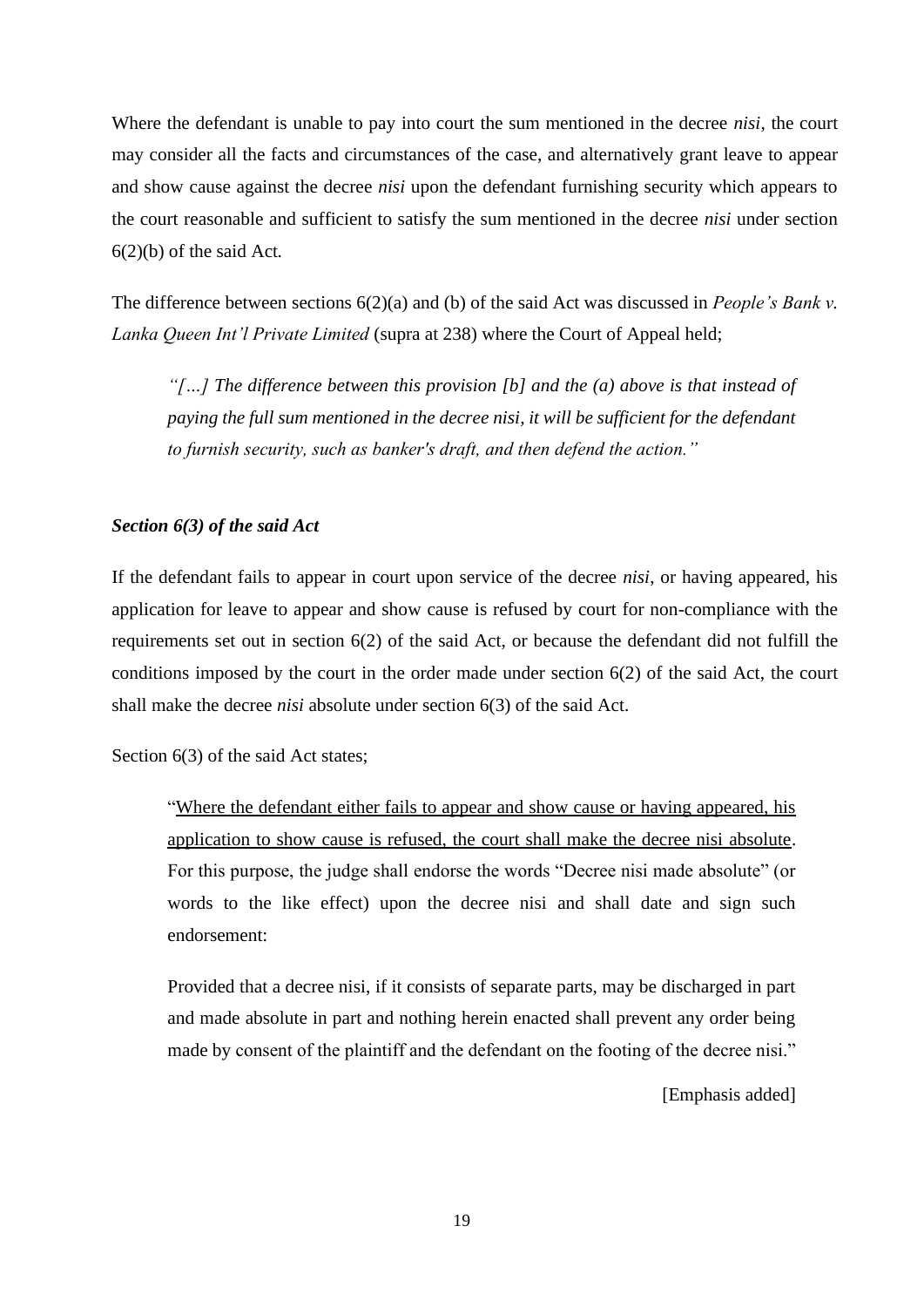#### *Judgment of the District Court*

After an *inter partes* inquiry held under section 6(2) of the said Act in respect of an application made by the defendant to obtain leave to appear and show cause against the decree *nisi,* the learned Additional District Judge held, *inter alia,* that the defendant had admitted that he obtained an overdraft facility, and had not challenged the sum claimed by the plaintiff bank.

Further, it was held that although the defendant had claimed that he deposited a sum of Rs. 13 million with the guarantor company, the materials filed by him did not disclose that he had settled the money lent by the plaintiff bank. Hence, the learned Additional District Judge had come to a finding that the defendant had failed to disclose a defence which is *prima facie* sustainable.

Notwithstanding the said finding, the learned Additional District Judge had granted leave to 'file answer' upon paying into court a sum of Rs. 800,000/- or furnishing security equivalent to the said sum.

#### *Judgment of the Civil Appellate High Court*

Being aggrieved by the said order of the District Court, the plaintiff bank had preferred an interlocutory appeal to the Civil Appellate High Court on the following grounds;

- *"a) Whether the learned District Judge erred in law allowing the defendant to file answer?*
- *b) Whether the learned District Judge erred in law ordering the defendant to deposit a sum of Rs. 800,000/- as security when he himself found that there was no prima facie case made out?"*

It is common ground that neither party contested the finding of the learned Additional District Judge with regard to the defendant failing to disclose a defence which is *prima facie* sustainable. Accordingly, the said finding was neither a ground urged before the Civil Appellate High Court, nor the Supreme Court. Therefore, the correctness of the said finding is not considered in the instant judgment.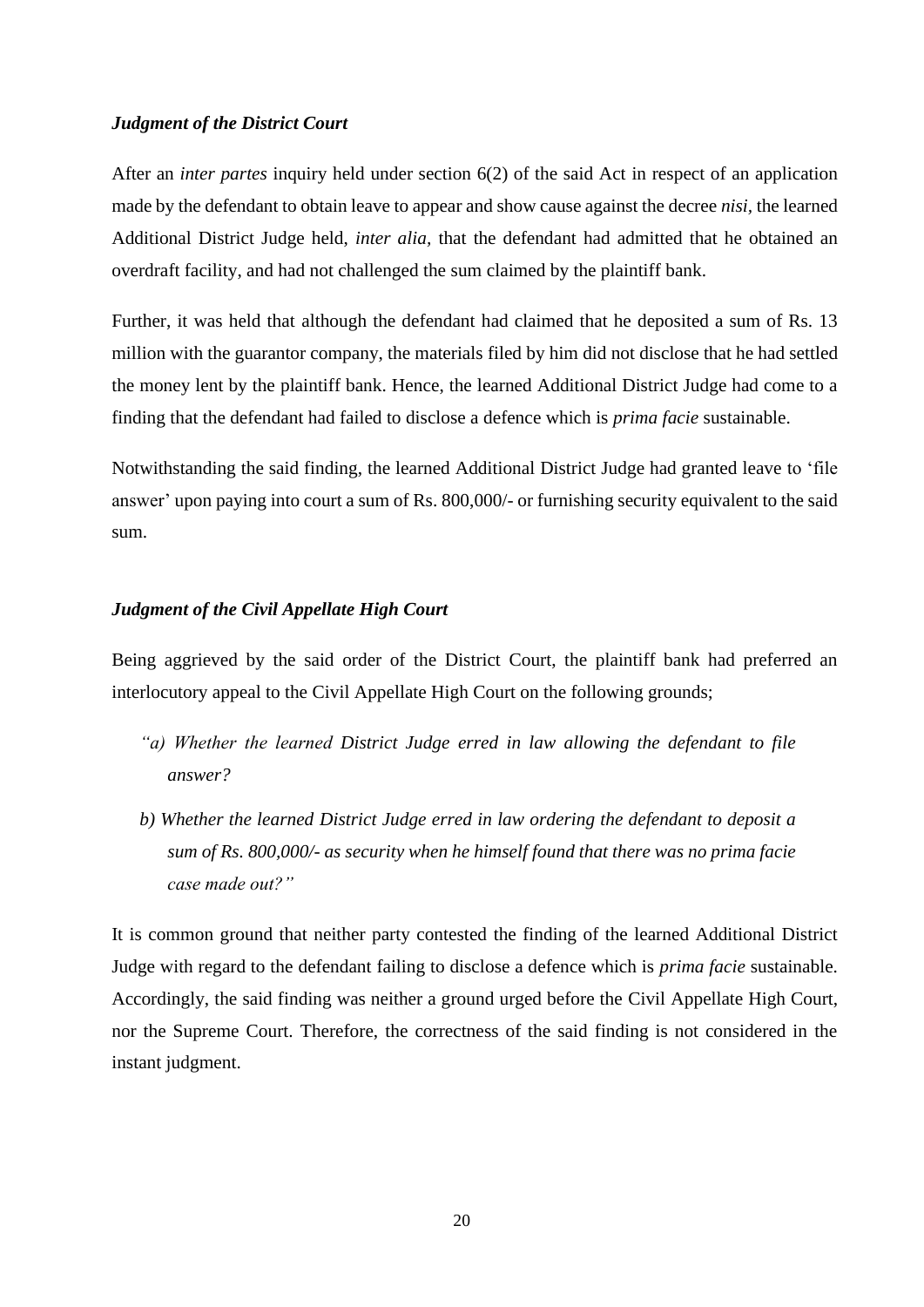After hearing the appeal, the Civil Appellate High Court had dismissed the said interlocutory appeal. However, in the judgment it was stated as a passing remark*,* that the failure by the plaintiff bank to recover the debt due to it from the money held on lien by the guarantor company, which was a sister company of the plaintiff bank, and suing the defendant without making the guarantor company a party to the action, was a pure abuse of the provisions of the said Act.

In this regard, it is pertinent to note that in banking law, the recovery procedure is governed by the agreement the bank enters into with the principal debtor and guarantor. Hence, I am not inclined to agree with the said remarks made by the Civil Appellate High Court.

Further, the finding of the learned Additional District Judge with regard to the defendant failing to disclose a defence which is *prima facie* sustainable, was neither considered nor set aside by the Civil Appellate High Court, as it was not an issue urged by the parties before the Civil Appellate High Court. Thus, without setting aside the said finding of the learned Additional District Judge, the court cannot make an order under section 6(2)(c) of the said Act. Further, it should only make an order either under sections 6(2)(a) or (b) of the said Act.

However, the learned judges of the Civil Appellate High Court had held that the trial judge could have granted leave to appear and show cause against the decree *nisi* without security. As discussed earlier, such an order can be made under section  $6(2)(c)$  of the said Act only if the defendant has disclosed a defence which is *prima facie* sustainable.

Thus, in view of the finding by the learned Additional District Judge that the defendant has failed to disclose a defence which is *prima facie* sustainable, the learned judges of the Civil Appellate High Court have erred in law in stating in the judgment that the trial judge could have granted leave to appear and show cause against the decree *nisi* without security under the said Debt Recovery (Special Provisions) Act, as amended.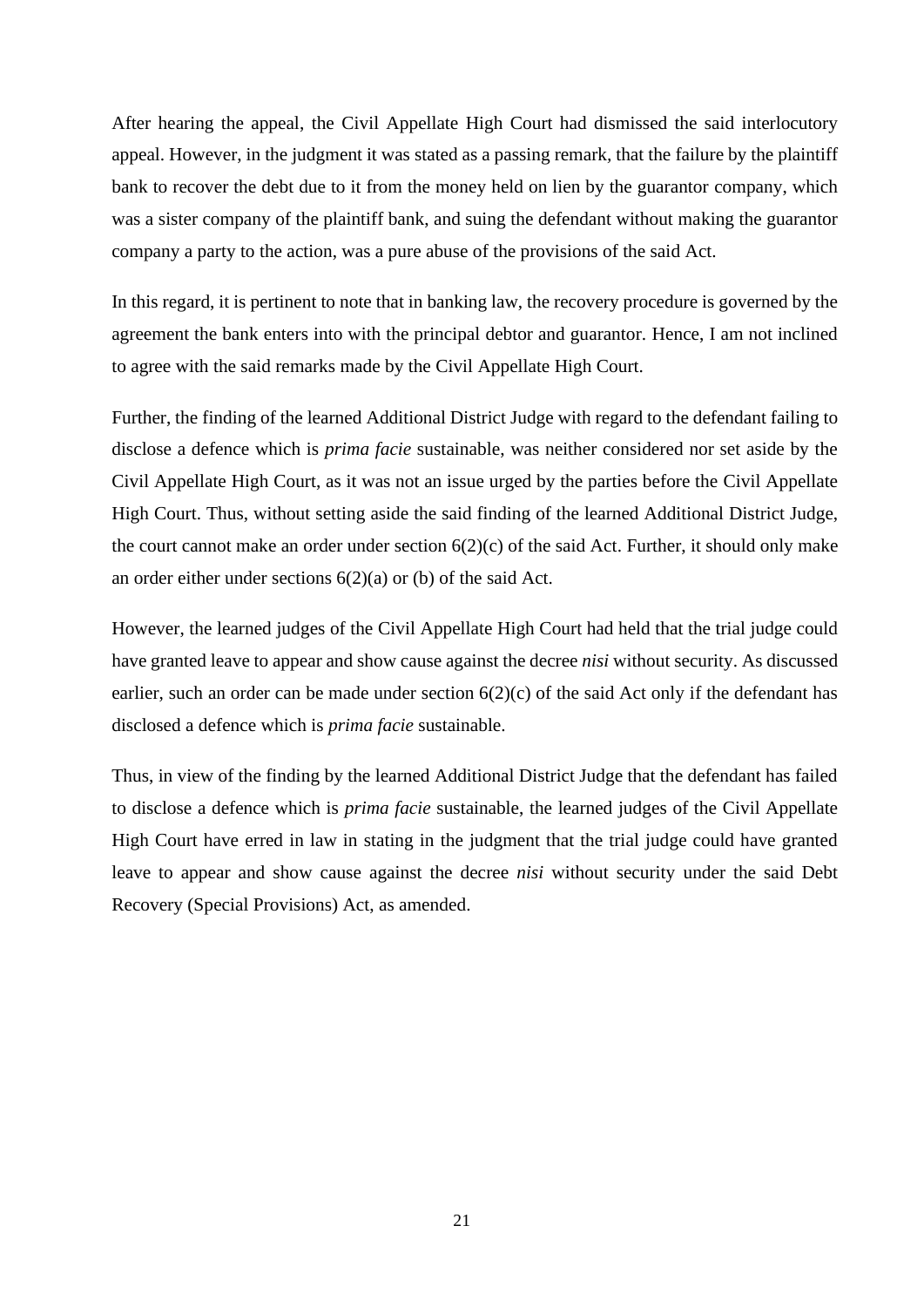**Have the Learned Judges of the Provincial High Court exercising Civil Jurisdiction WP/HCCA/COL/12/2014(LA) erred in law in not considering that the District Court has no jurisdiction to permit the Respondent to file "Answer" in view of provisions of section 7 of the Debt Recovery (Special Provisions) Act No. 2 of 1990 as amended?**

Section 7 of the Civil Procedure Code as amended states that the procedure of an action may be either "regular" or "summary". Further, section 8 of the said Code states that unless the law specially provides for the summary procedure, every action shall commence and proceed under the regular procedure.

In an action filed under the **regular procedure**, the court will issue summons on the defendant in the first instance. If the defendant appears on the day specified in the summons, either in person or by a registered attorney, and he does not admit the plaintiff's claim, he must file an answer or move for time to file answer.

The requisites of an answer are contained in section 75 of the said Code. Accordingly, if the defendant wishes, he may set up a claim in reconvention against the plaintiff in terms of section 75(e) of the said Code. If a claim in reconvention is set up in the answer, the plaintiff is allowed to file a replication to answer the claim in reconvention under section 79 of the said Code.

However, the primary purpose of summary procedure is to provide a speedy and expeditious method of disposing cases. Therefore, the summary procedure set out in the said Code does not contain a provision for the defendant to file an answer. Hence, the question of setting up a claim in reconvention against the claim of the plaintiff would not arise in an action filed under the summary procedure.

The procedure applicable to an action filed under the Debt Recovery (Special Provisions) Act, No. 2 of 1990, as amended, is set out in section 7 of the said Act.

Section 7 of the said Act states;

"If the defendant appears and leave to appear and show cause is given the provisions of sections 384, 385, 386, 387, 390 and 391 of the Civil Procedure Code (Chapter 101) shall, *mutatis mutandis*, apply to the trial of the action."

It is pertinent to note that the sections referred to above are found in Chapter XXIV of the Civil Procedure Code which deals with the summary procedure. Hence, section 7 of the said Debt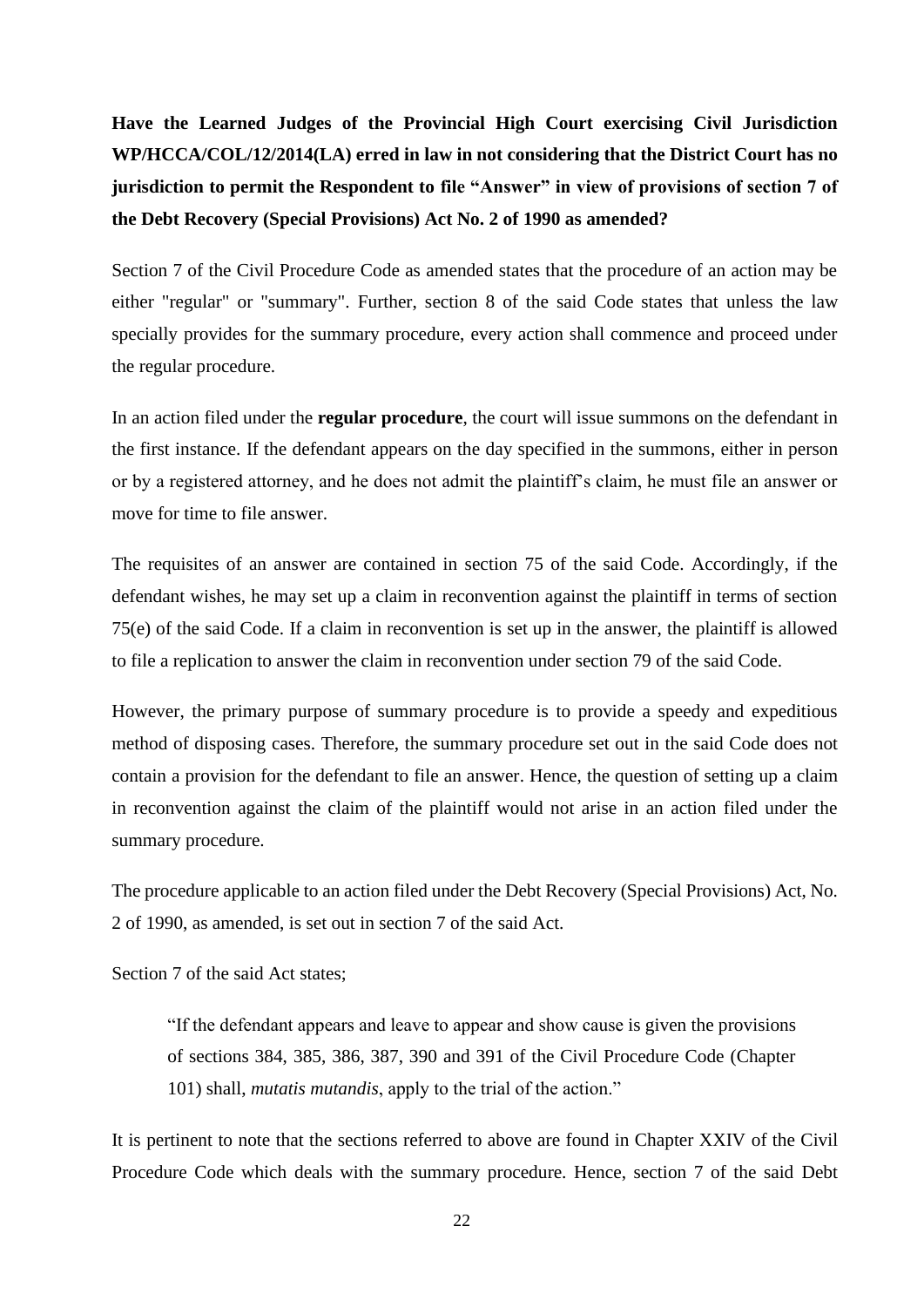Recovery (Special Provisions) Act has specifically provided that the summary procedure will be the applicable procedure for an action instituted under the said Act. Accordingly, the regular procedure has no application to an action filed under the said Act, and therefore it is not possible to file answer under Debt Recovery (Special Provisions) Act, No. 2 of 1990, as amended.

With regard to the instant case, section 6(2) of the said Act requires the defendant to obtain leave of court to appear and show cause against the decree *nisi* entered by court*.* However, the defendant had made an application under section 6(2) of the said Act, and prayed *inter-alia* for the court to;

- (a) dismiss the plaint,
- (b) set aside the decree *nisi* entered by court, and
- (c) grant unconditional leave to file answer.

# [Emphasis added]

Therefore, instead of seeking 'leave to appear and show cause against the decree *nisi'* in the said prayer, the defendant had prayed for unconditional 'leave to file answer'. However, on a careful consideration of the totality of the application made by the defendant, it is apparent that he intended to obtain leave to appear and show cause against the decree *nisi* entered by the District Court.

Drafting of pleadings is a special skill of lawyers. Thus, it is the duty of the lawyer who drafts the pleadings that are filed in court to ensure that the said pleadings are in conformity with the relevant procedural laws. A shortcoming of a lawyer in drafting the pleadings should not deprive a litigant obtaining redress from court, unless any prejudice is caused to the other party. The duty of courts is to administer justice, and the duty of a lawyer is to assist the court in the administration of justice.

Referring to technical objections raised by a party to prevent the court from granting redress to a litigant, Abrahams C.J. observed in *Vellupillai v The Chairman, Urban District Council* 39 NLR 464 at 465, "This is a Court of Justice, it is not an Academy of Law."

In the instant appeal, the plaintiff bank was aware that the procedure set out in the said Act does not contain a provision to file answer. Therefore, the plaintiff bank was not misled or prejudiced by the above said prayer in the application made by the defendant.

Thus, I am inclined to agree with the finding of the learned judges of the Civil Appellate High Court that the objection raised by the plaintiff bank with regards to the defendant seeking 'leave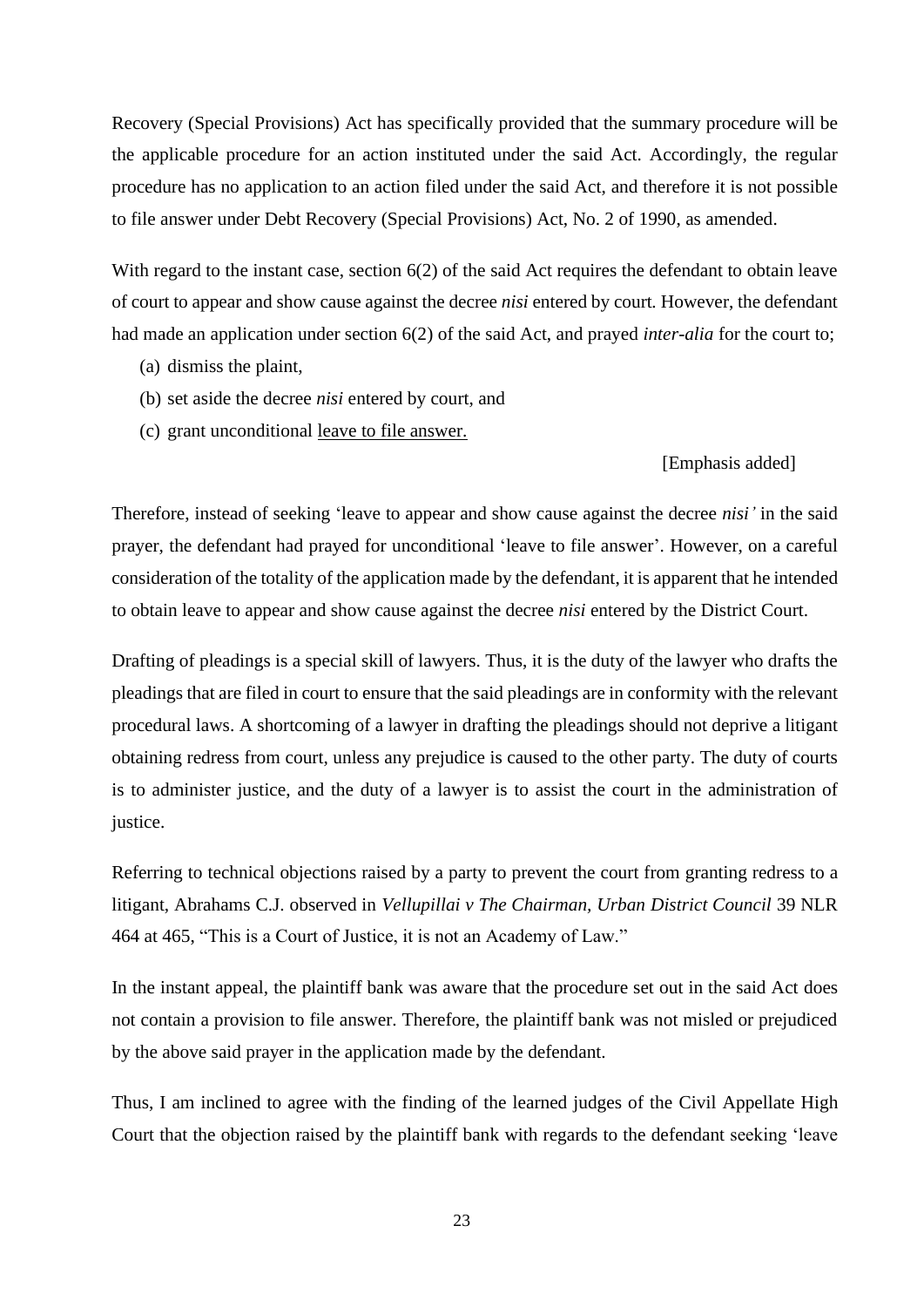to file answer' instead of 'leave to appear and show cause against the decree *nisi'* is purely a technical objection, and therefore cannot be sustained.

However, the learned Additional District Judge had erred in law in making an order under section 6(2) of the said Act by granting the defendant leave to 'file answer'. During the course of the hearing of this appeal, it was submitted by the parties that after the order was delivered by the Additional District Judge, the defendant had filed an answer setting up a claim in reconvention. Therefore, as there is no such provision to file answer in a case instituted under the said Debt Recovery (Special Provisions) Act, as amended, the District Court should reject the answer filed by the defendant and proceed with the trial in terms of section 7 of the said Act.

Accordingly, the questions of law on which leave to appeal was granted are answered as follows;

**a) Have the Learned Judges of the Provincial High Court exercising Civil Jurisdiction WP/HCCA/COL/12/2014(LA) erred in law in holding that the learned trial judge could have granted leave to appear and show cause without security against decree** *nisi* **entered in an action under the Debt Recovery (Special Provisions) Act No. 2 of 1990 as amended?**

Yes. However, in an appropriate case, the court may grant leave to appear and show cause against the decree nisi without security, under section  $6(2)(c)$  of the said Act.

**b) Have the Learned Judges of the Provincial High Court exercising Civil Jurisdiction WP/HCCA/COL/12/2014(LA) erred in law in not considering that if the Respondent has failed to establish "a** *prima facie* **sustainable defence", the Court has no jurisdiction to grant the Respondent leave to appear and show cause in terms of sections 6(2)(c) and 6(3) of the Debt Recovery (Special Provisions) Act No. 2 of 1990 as amended?**

Yes, the learned judges of the Civil Appellate High Court had erred in law in not considering the finding of the learned Additional District Judge that the defendant had failed to establish "a *prima facie* sustainable defence". Hence, the court has no jurisdiction to grant the defendant leave to appear and show cause in terms of sections 6(2)(c) of the Debt Recovery (Special Provisions) Act, No. 2 of 1990, as amended.